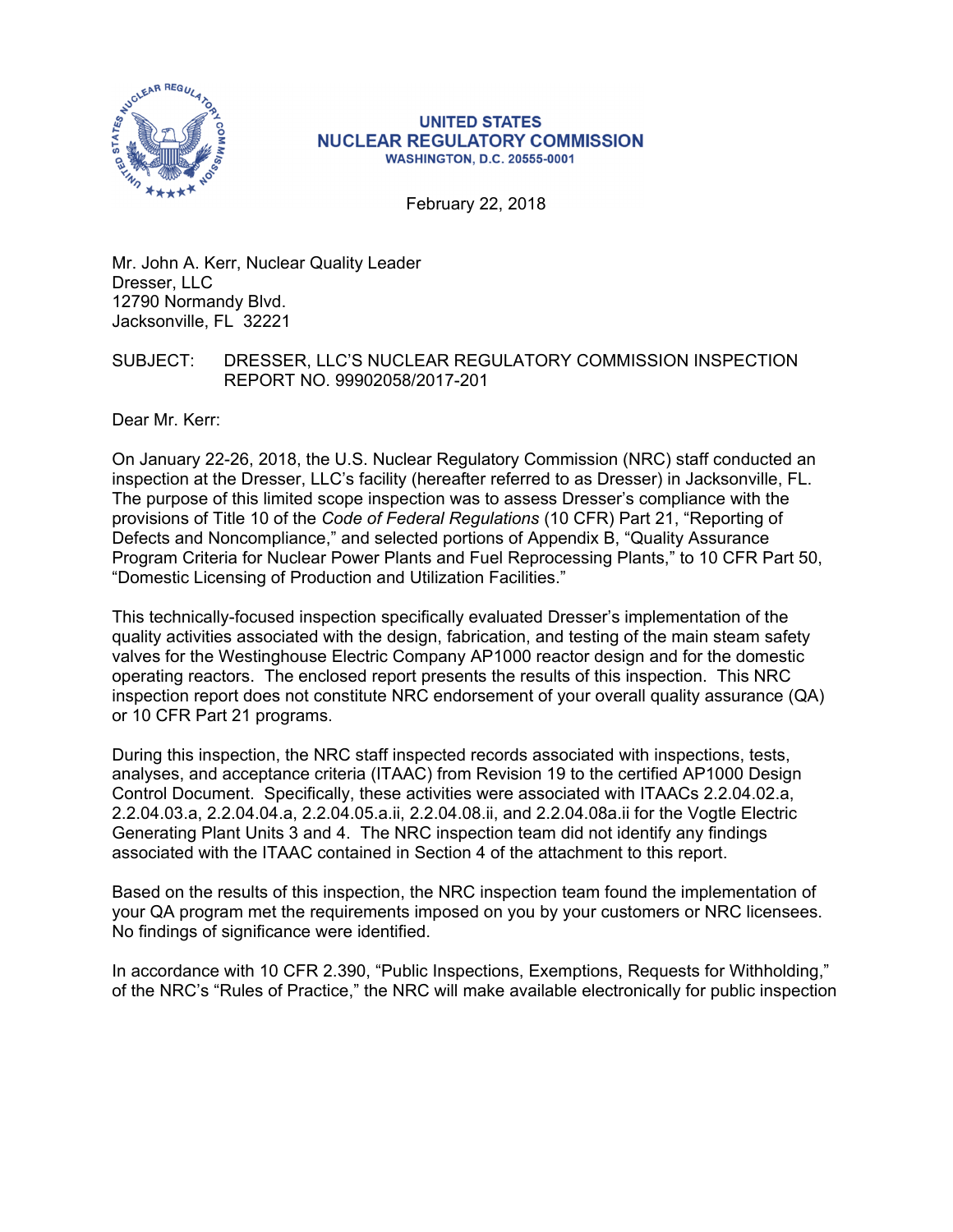a copy of this letter, its enclosure, and your response through the NRC Public Document Room or from the NRC's Agencywide Documents Access and Management System, which is accessible at http://www.nrc.gov/reading-rm/adams.html.

Sincerely,

## */RA/*

Terry W. Jackson, Chief Quality Assurance Vendor Inspection Branch-1 Division of Construction Inspection and Operational Programs Office of New Reactors

Docket No.: 99902058

EPID No.: I-2017-201-0064

Enclosure: Inspection Report No. 999002058/2017-201 and Attachment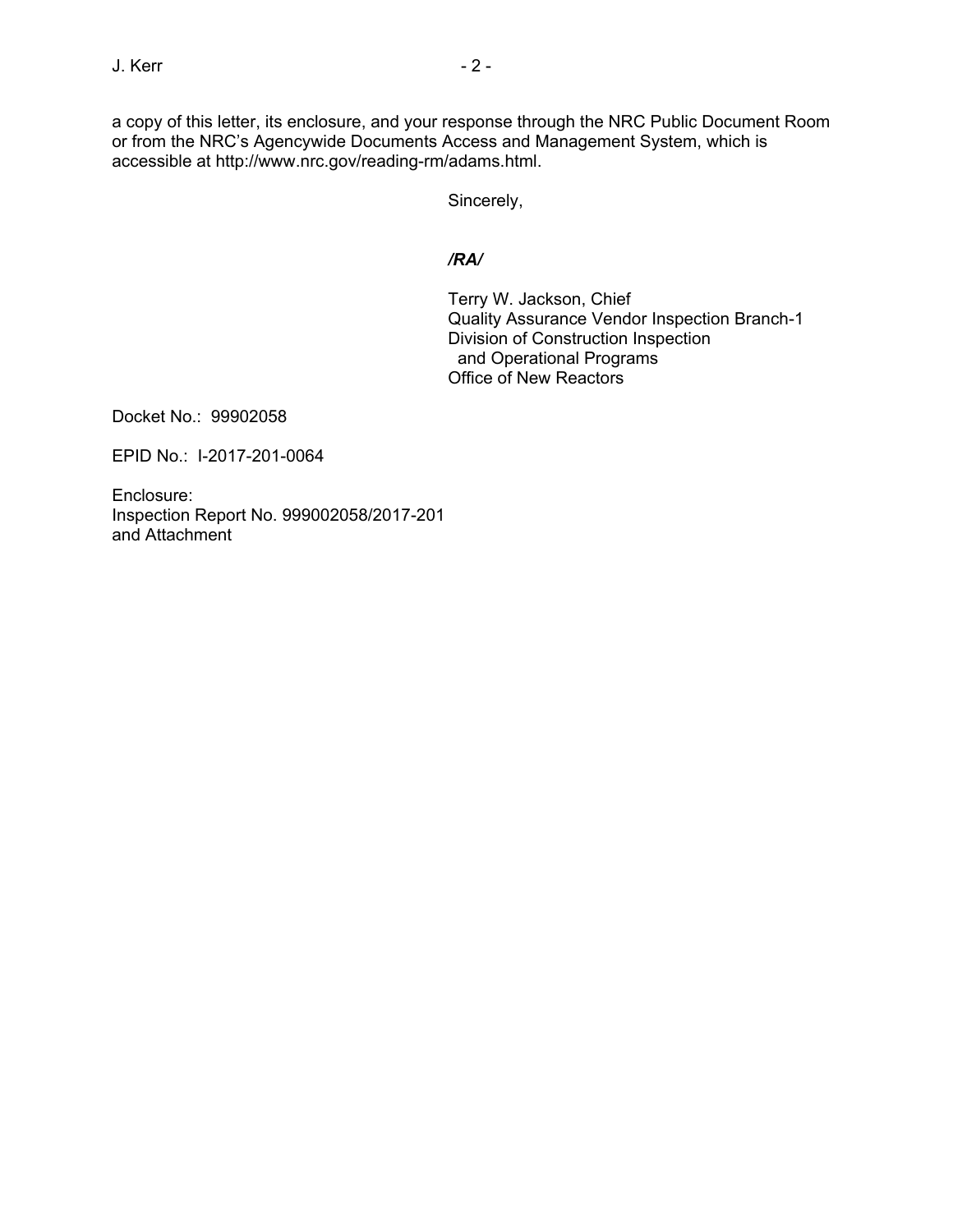## SUBJECT: DRESSER, LLC'S NUCLEAR REGULATORY COMMISSION INSPECTION REPORT NO. 99902058/2017-201

Dated: February 22, 2018

DISTRIBUTION: **Public** KKavanagh ASakadales ConE\_Resource NRO\_DCIP\_Distribution john.a.kerr@bhge.com

|               | <b>ADAMS Accession No.: ML18043A260</b> |                 | <b>NRO-002</b> |
|---------------|-----------------------------------------|-----------------|----------------|
|               | <b>OFFICE   NRO/DCIP</b>                | NRO/DCIP        | NRO/DCIP       |
| <b>NAME</b>   | YDiaz-Castillo                          | <b>NSavwoir</b> | RPatel         |
| <b>DATE</b>   | 02/13/18                                | 02/13/18        | 02/14/18       |
| <b>OFFICE</b> | NRO/DEI                                 | NRO/DCIP        |                |
| <b>NAME</b>   | TScarbrough                             | <b>TJackson</b> |                |
| <b>DATE</b>   | 02/14/18                                | 02/22/18        |                |

**OFFICIAL RECORD COPY**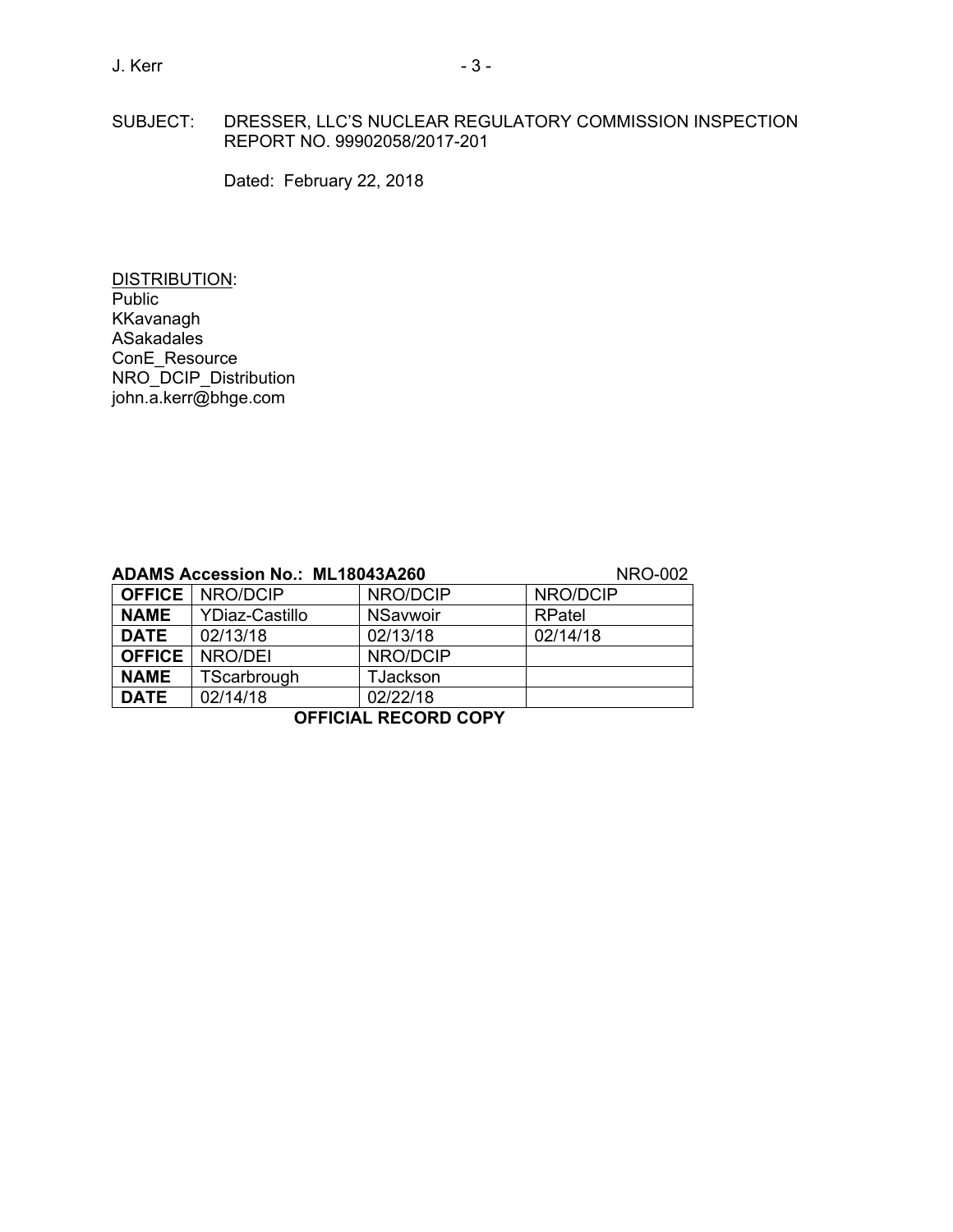#### **U.S. NUCLEAR REGULATORY COMMISSION OFFICE OF NEW REACTORS DIVISION OF CONSTRUCTION INSPECTION AND OPERATIONAL PROGRAMS VENDOR INSPECTION REPORT**

| Docket No.:                       | 99902058                                                                                                                                                                                                                                                                                                                                                                 |                                                                      |             |
|-----------------------------------|--------------------------------------------------------------------------------------------------------------------------------------------------------------------------------------------------------------------------------------------------------------------------------------------------------------------------------------------------------------------------|----------------------------------------------------------------------|-------------|
| Report No.:                       | 99902058/2017-201                                                                                                                                                                                                                                                                                                                                                        |                                                                      |             |
| Vendor:                           | Dresser, LLC.<br>12790 Normandy Blvd.<br>Jacksonville, FL 32221                                                                                                                                                                                                                                                                                                          |                                                                      |             |
| <b>Vendor Contact:</b>            | Mr. John A. Kerr<br><b>Nuclear Quality Leader</b><br>Email: john.a.kerr@bhge.com<br>Phone: 1-904-570-3209                                                                                                                                                                                                                                                                |                                                                      |             |
| <b>Nuclear Industry Activity:</b> | Dresser, LLC (hereafter referred to as Dresser) is an American<br>Society of Mechanical Engineers (ASME) Boiler & Pressure<br>Vessel (B&PV) Code Certificate Holder holding an N, NV, and<br>NPT stamp. Dresser's scope of supply includes the design,<br>fabrication, and testing of ASME B&PV Code Section III, Class 1,<br>2, and 3 valves, parts, and appurtenances. |                                                                      |             |
| <b>Inspection Dates:</b>          | January 22-26, 2018                                                                                                                                                                                                                                                                                                                                                      |                                                                      |             |
| Inspectors:                       | Yamir Diaz-Castillo<br>Nicholas Savwoir<br>Raju Patel<br>Thomas Scarbrough                                                                                                                                                                                                                                                                                               | NRO/DCIP/QVIB-1<br>NRO/DCIP/QVIB-1<br>NRO/DCIP/QVIB-2<br>NRO/DEI/MEB | Team Leader |
| Approved by:                      | Terry W. Jackson, Chief<br><b>Quality Assurance Vendor Inspection Branch-1</b><br>Division of Construction Inspection<br>and Operational Programs<br><b>Office of New Reactors</b>                                                                                                                                                                                       |                                                                      |             |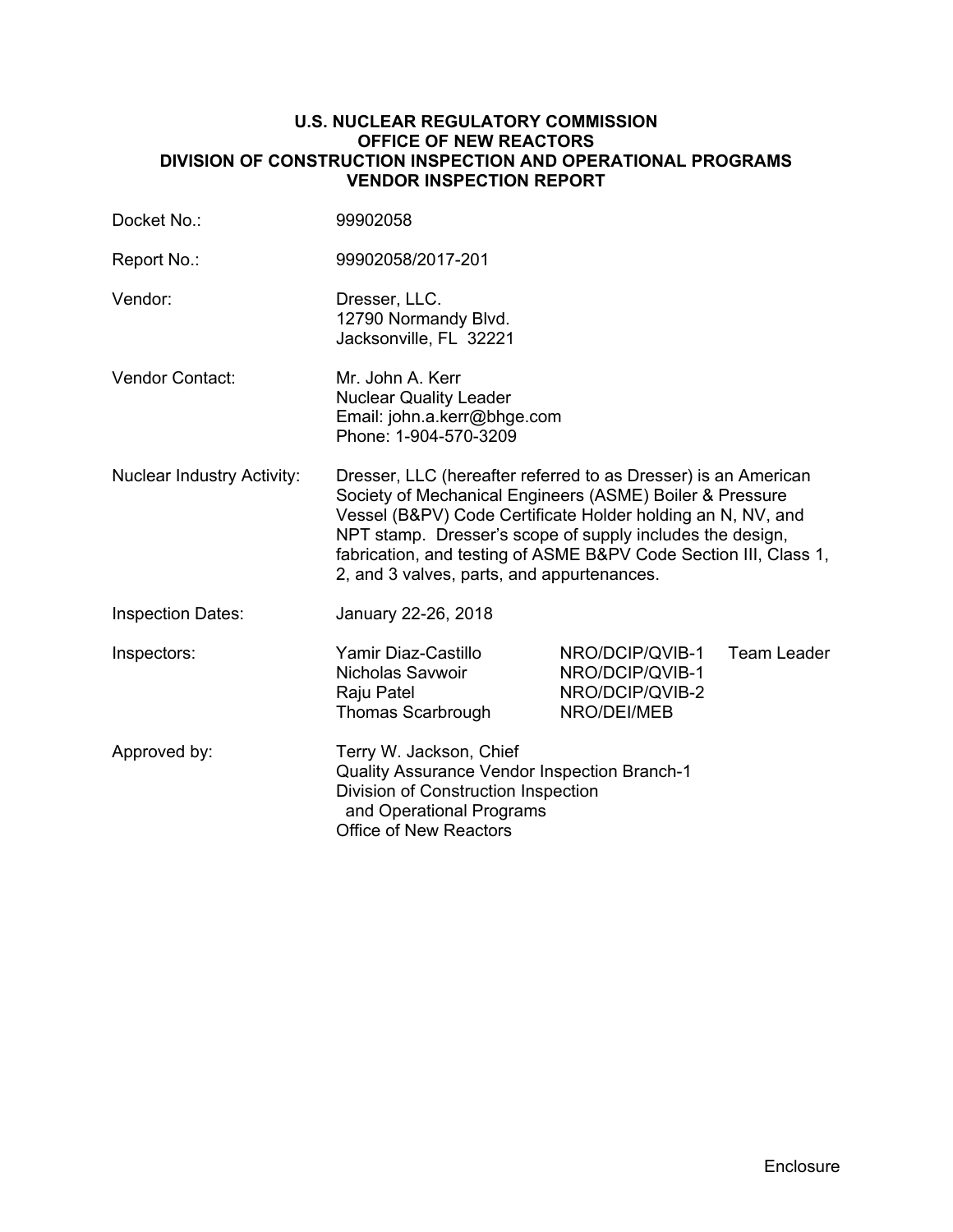# **EXECUTIVE SUMMARY**

#### Dresser, LLC 99902058/2017-201

The U.S. Nuclear Regulatory Commission (NRC) staff conducted a vendor inspection at the Dresser, LLC's (hereafter referred to as Dresser) facility in Jacksonville, FL, to verify that it had implemented an adequate quality assurance (QA) program that complies with the requirements of Appendix B, "Quality Assurance Criteria for Nuclear Power Plants and Fuel Reprocessing Plants," to Title 10 of the *Code of Federal Regulations* (10 CFR) Part 50, "Domestic Licensing of Production and Utilization Facilities." In addition, the NRC inspection also verified that Dresser implemented a program under 10 CFR Part 21, "Reporting of Defects and Noncompliance." Furthermore, the NRC inspection verified that Dresser had implemented a program in accordance with the applicable requirements of Section III, "Rules for Construction of Nuclear Facility Components," of the American Society of Mechanical Engineers (ASME) Boiler and Pressure Vessel (B&PV) Code and ASME QME-1-2007, "Qualification of Active Mechanical Equipment used in Nuclear Power Plants."

Dresser is a subsidiary of Baker Hughes, a General Electric Company. Dresser's Jacksonville facility took responsibility for all the design and intellectual property that was transferred from the Dresser facilities located in Avon, MA (Masoneilan control valves), and in Pineville, LA (Consolidated safety valves). The NRC performed an inspection of Dresser's Pineville facility in May 2016, however, this was the first NRC inspection of Dresser at the Jacksonville facility.

This technically-focused inspection specifically evaluated Dresser's implementation of quality activities associated with the design, fabrication, and testing of the main steam safety valves for the Westinghouse Electric Company AP1000 reactor design being provided to the Vogtle Electric Generating Plant Units 3 and 4. Specific activities observed by the NRC inspection team included:

- Dimensional inspection, hardness testing, and positive material identification of a valve body for Byron Station as part of commercial-grade dedication (CGD)
- Dimensional inspection and wall thickness testing of a valve diaphragm for Watts Bar Nuclear Plant as part of CGD
- Liquid penetrant inspection of a valve body for Duke Energy
- Daily verification of a hardness tester and daily calibration of the Positive Material Identification X-Ray gun
- Receipt inspection of a round bar

In addition to observing these activities, the NRC inspection team verified that measuring and test equipment (M&TE) was properly identified, marked, calibrated, and used within its calibrated range.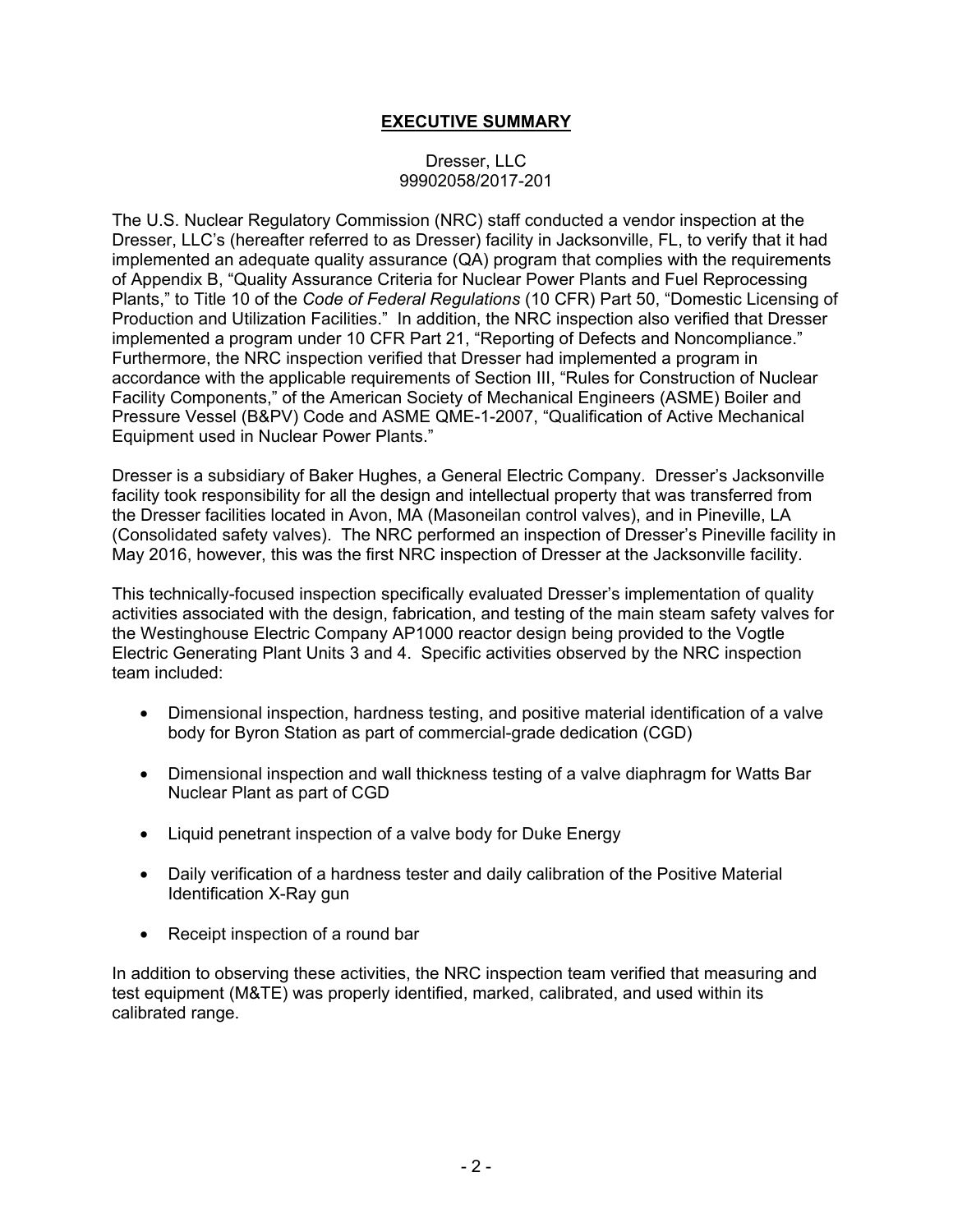These regulations served as the bases for the NRC inspection:

- Appendix B to 10 CFR Part 50
- 10 CFR Part 21

During the course of this inspection, the NRC inspection team implemented Inspection Procedure (IP) 36100, "Inspection of 10 CFR Part 21 and Programs for Reporting Defects and Noncompliance," dated February 13, 2012, IP 43002, "Routine Inspections of Nuclear Vendors," dated January 27, 2017, and IP 43004, "Inspection of Commercial-Grade Dedication Programs," dated January 27, 2017.

#### Corrective Action

The NRC inspection team reviewed the corrective actions that Dresser took to address Nonconformance No. 99901468/2016-201-01, documented in inspection report No. 99901468/2016-201, dated June 15, 2016. The NRC inspection team reviewed the documentation that provided the objective evidence that all of the corrective actions were completed and adequately implemented. Based on this review, the NRC inspection team closed Nonconformance No. 99901468/2016-201-01.

#### Other Inspection Areas

The NRC inspection team determined that Dresser is implementing its programs for training and qualification; 10 CFR Part 21; design control; commercial-grade dedication; procurement document control; control of equipment, materials, and services; identification and control of materials, parts, and components; control of special processes; test control; control of M&TE; nonconforming material, parts, or components; corrective action; and internal audits in accordance with the applicable regulatory requirements of Appendix B to 10 CFR Part 50. Based on the limited sample of documents reviewed and activities observed, the NRC inspection team also determined that Dresser is implementing its policies and procedures associated with these programs. No findings of significance were identified.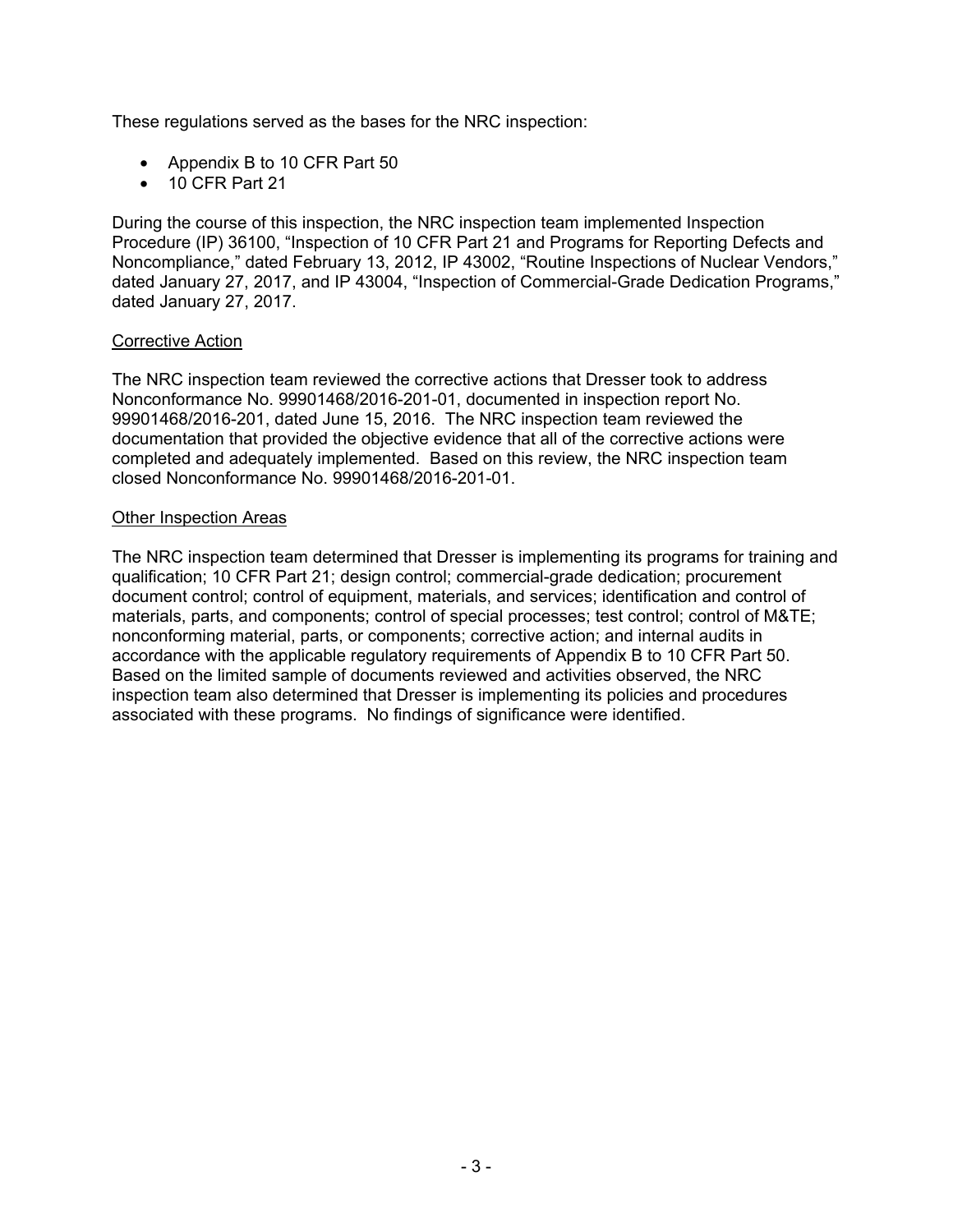# **REPORT DETAILS**

#### 1. 10 CFR Part 21 Program

#### a. Inspection Scope

The NRC inspection team reviewed Dresser, LLC's (hereafter referred to as Dresser) policies and implementing procedures that govern the implementation of Dresser's 10 CFR Part 21, "Reporting of Defects and Noncompliance," program to verify compliance with the regulatory requirements. In addition, the NRC inspection team evaluated the 10 CFR Part 21 postings and a sample of Dresser's purchase orders (POs) for compliance with the requirements of 10 CFR 21.21, "Notification of Failure to Comply or Existence of a Defect and its Evaluation," and 10 CFR 21.31, "Procurement Documents." The NRC inspection team also verified that Dresser's nonconformance and corrective action procedures provide a link to the 10 CFR Part 21 program.

Furthermore, for a sample of 10 CFR Part 21 evaluations performed by Dresser, the NRC inspection team verified that Dresser had effectively implemented the requirements for evaluating deviations and failures to comply. The NRC inspection team verified that the notifications were performed in accordance with the requirements of 10 CFR 21.21, as applicable.

The NRC inspection team also discussed the 10 CFR Part 21 program with Dresser's management and technical staff. The attachment to this inspection report lists the documents reviewed by the NRC inspection team.

#### b. Observations and Findings

No findings of significance were identified.

## c. Conclusion

The NRC inspection team concluded that Dresser established its 10 CFR Part 21 program in accordance with the regulatory requirements of 10 CFR Part 21. Based on the limited sample of documents reviewed, the NRC inspection team also determined that Dresser is implementing its policies and procedures associated with the 10 CFR Part 21 program. No findings of significance were identified.

#### 2. Design Control

#### a. Inspection Scope

The NRC inspection team reviewed Dresser's policies and implementing procedures that govern the implementation of the design-control program to verify their compliance with the regulatory requirements of Criterion III, "Design Control," of Appendix B, "Quality Assurance Criteria for Nuclear Power Plants and Fuel Reprocessing Plants," to 10 CFR Part 50, "Domestic Licensing of Production and Utilization Facilities," and the applicable requirements of Subsection NCA, "General Requirements for Division 1 and Division 2," Subsection NC, "Class 2 Components," of Section III, "Rules for Construction of Nuclear Facility Components," of the American Society of Mechanical Engineers (ASME) Boiler and Pressure Vessel (B&PV) Code.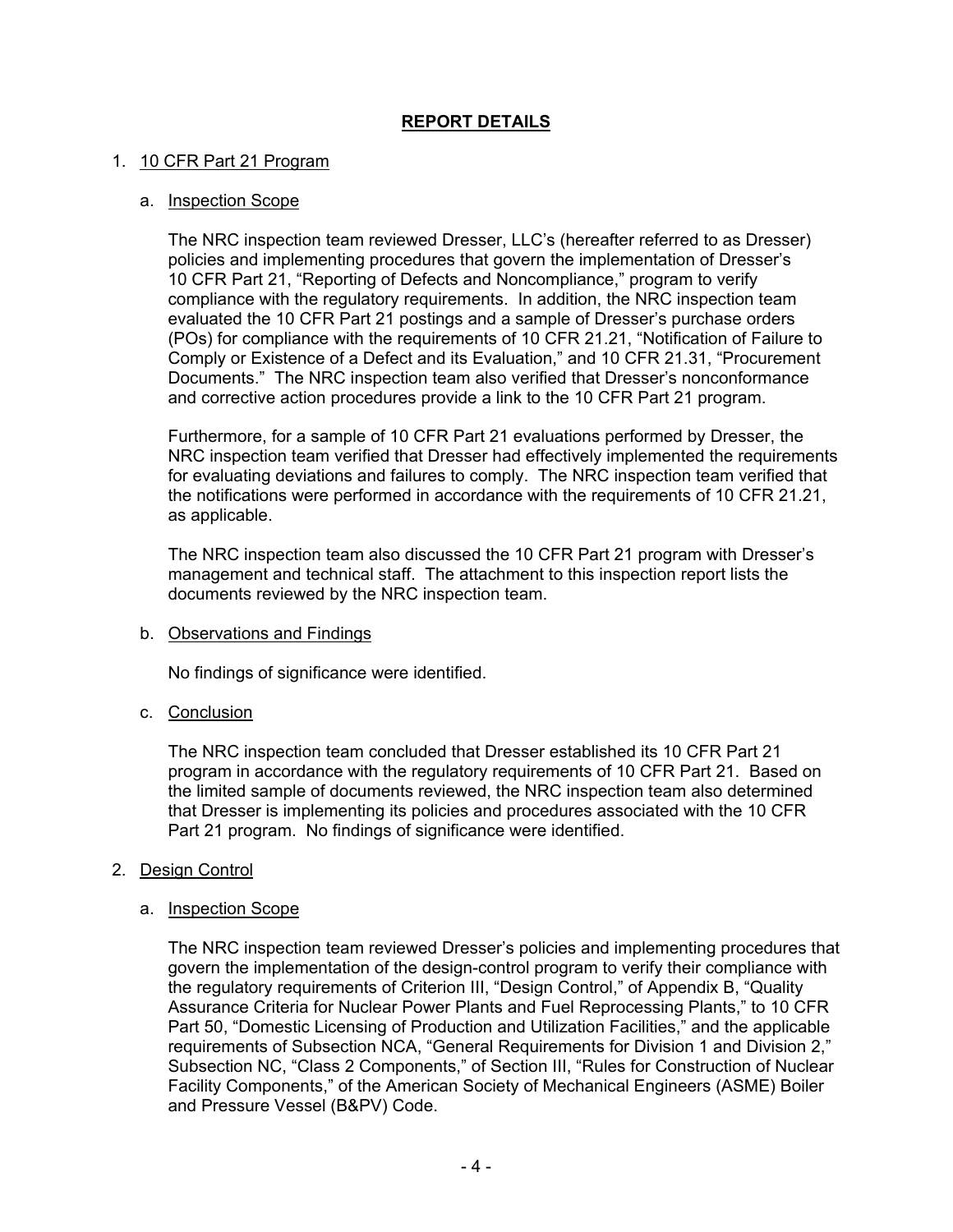The NRC inspection team focused on the design control activities for the main steam safety valves (MSSVs) being designed, fabricated, and qualified for the Vogtle Electric Generating Plant (VEGP) Units 3 and 4 AP1000 nuclear power plants. The NRC inspection team verified the design and qualification requirements for the AP1000 MSSVs in the Dresser documentation were consistent with the provisions in the AP1000 Design Control Document, Tier 2, Section 10.3.2.2.2, "Main Steam Safety Valves," Revision 19, and the Westinghouse Electric Company (WEC) Design Specification No. APP-PV65-Z0-001, "Main Steam Safety Valve, ASME B&PV Code, Section III, Class 2," Revision 8, dated January 31, 2013, and the WEC Valve Data Sheet Report No. APP-PV65-Z0R-001, "Main Steam Safety Valves (MSSV), ASME Section III, Class 2 Valve Data Sheet Report," Revision 5, dated March 7, 2012.

The NRC inspection team conducted a visual examination of the safety valve assembly manufactured by Dresser that underwent testing to qualify the AP1000 MSSV design. The NRC inspection team verified that the valve assembly was tested for qualification of the design in accordance with the requirements of ASME Standard QME-1-2007, "Qualification of Active Mechanical Equipment used in Nuclear Power Plants." The NRC inspection team also observed expected wear from the extensive flow testing performed on the valve assembly without any significant performance concerns.

As part of the evaluation of the ASME design for the AP1000 MSSVs, the NRC inspection team reviewed WEC's Quality Release & Certificate of Conformance PO No. 4500724257, "Quality Release & Certificate of Conformance for PV65-MSSV's," dated December 20, 2017. This package included the ASME B&PV Code Data NV Report, Certified Material Test Report (CMTR), Heat Treatment Records, Hydrostatic Test Reports, Final Nondestructive Examination (NDE), Certificate of Conformance (CoC), and data plate images for the applicable MSSV. The NRC inspection team verified that Dresser maintained a record of the current qualifications for its Registered Professional Engineer who certified the AP1000 MSSV design report. The NRC inspection team did not identify any issues with the AP1000 MSSV design report.

To address a gap identified in the QME-1 qualification reports regarding the application of the static load to the least rigid axis of the valve assembly consistent with WEC Design Specification No. APP-PV65-Z0-001 for the AP1000 MSSVs, Dresser provided design descriptions and photographs of the QME-1 test set-up at the valve test facility to demonstrate that the static load was applied to the least rigid axis of the valve assembly. The NRC inspection team evaluated the information provided by Dresser, including Dresser's Test Procedure No. NUP 0268, "Static Seismic Side Load Test Procedure for Nuclear Control Valves," Revision 3, dated January 17, 2003, which showed that the static side load is required to be applied to the least rigid axis of the valve assemblies for seismic qualification.

The NRC inspection team identified several computer software tools that are used for calculations as part of Dresser's Design Report No. DR11-003, "Main Steam Safety Valve for Westinghouse Electric Company LLC, V.C. Summer, Vogtle," Revision 3, dated September 14, 2017, for the AP1000 MSSVs. The NRC inspection team reviewed Dresser's Controlled Administrative Procedure CAP-010, "Masoneilan Software Quality Assurance," July 2, 1999, for the verification of computer software tools. In response to the NRC inspection team's questions, Dresser provided information demonstrating the applicable verification of the computer software tools used for calculations in Design Report DR11-003 for the AP1000 MSSVs. For example, the NRC inspection team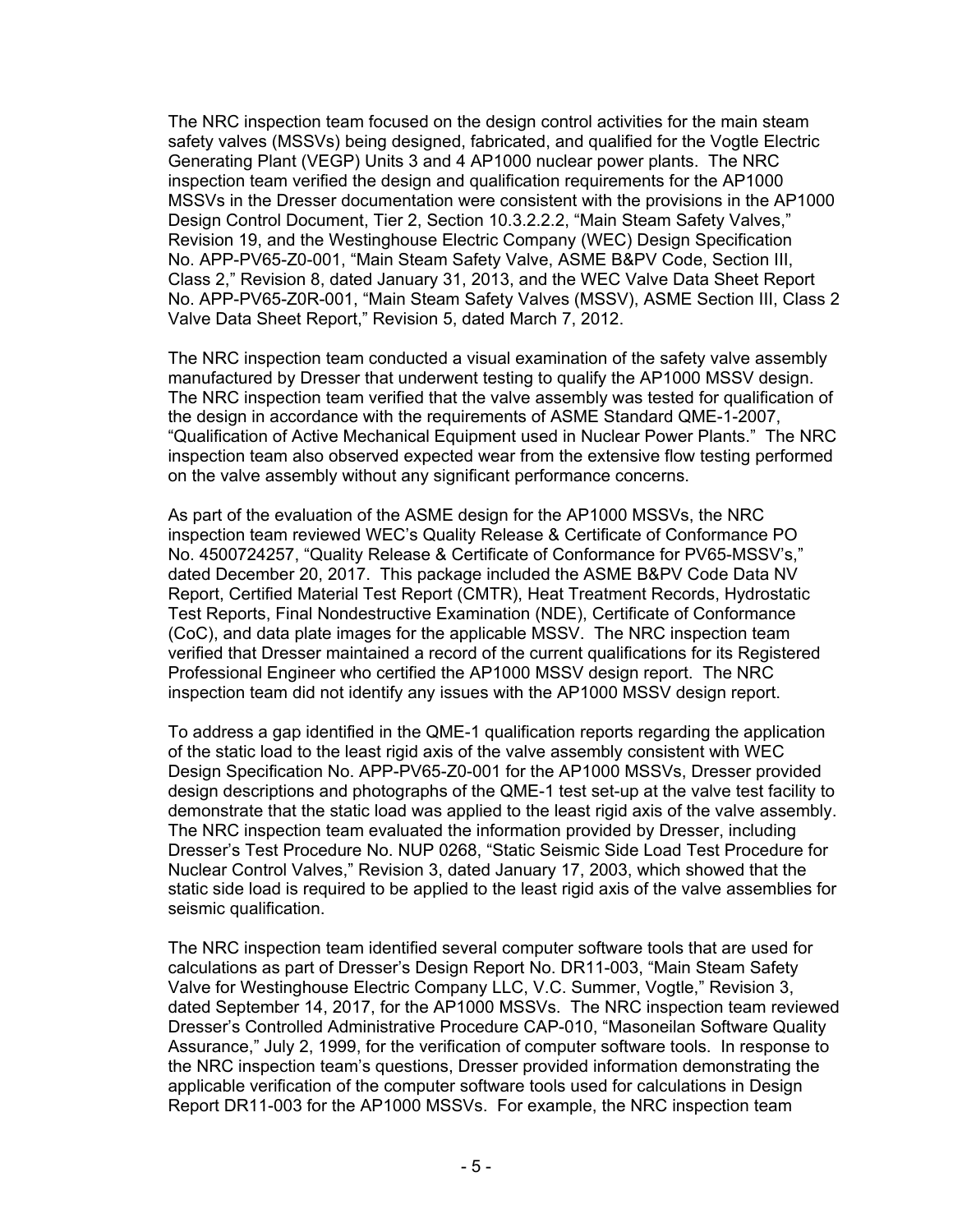reviewed Dresser's PO No. 1010131769, "ANSYS Technical Services," GE Hitachi Nuclear Energy, Revision 2, dated April 29, 2016, to confirm the application of quality requirements for the verification of this computer software tool.

The NRC inspection team also reviewed design changes during and following QME-1 testing for the AP1000 MSSVs. During QME-1 testing, small dimensional adjustments were implemented for the valve internals to improve the valve performance. For example, the NRC inspection team reviewed Dresser's Design Change Documentation No. 147541291, "Spindle 3707SA-RT Design Change Request," dated March 4, 2016, providing justification for changes to specific dimensions of the spindle during QME-1 testing. Regarding design changes after QME-1 testing, the NRC inspection team reviewed Dresser's Design Change Documentation No. 50000244236, "Dresser Nuclear Product Design Revision (QAF-3-5-0 Revision A)," dated February 20, 2017, as a sample of the revision of spindle dimensions that were verified by engineering justification for the drawing changes.

With respect to the design control activities evaluated during this inspection for the AP1000 MSSVs, the NRC inspection team verified that (1) Dresser's design control process adequately translated technical and quality requirements into procedures and instructions, (2) applied materials conformed to the material specifications, (3) design activities were effectively controlled by documented instructions and procedures, and (4) design changes were accomplished in accordance with the approved procedures.

b. Observations and Findings

No findings of significance were identified.

c. Conclusion

The NRC inspection team concluded that Dresser established its design control program in accordance with the regulatory requirements of Criterion III of Appendix B to 10 CFR Part 50. Based on the limited sample of documents reviewed, the NRC inspection team also determined that Dresser is implementing its policies and procedures associated with the design control program. No findings of significance were identified.

## 3. Commercial-Grade Dedication

#### a. Inspection Scope

The NRC inspection team reviewed Dresser's policies and implementing procedures that govern the implementation of the commercial-grade dedication (CGD) program to verify their compliance with the regulatory requirements of Criterion III and Criterion VII, "Control of Purchased Material, Equipment, and Services," of Appendix B to 10 CFR Part 50.

This assessment included a review of the policies and procedures governing the implementation of CGD activities, interviews with Dresser's personnel, observation of dedication activities, and review of related documentation. Specifically, the NRC inspection team reviewed dedication packages for the AP1000 MSSVs to assess the different elements of the CGD program, including the technical evaluation process,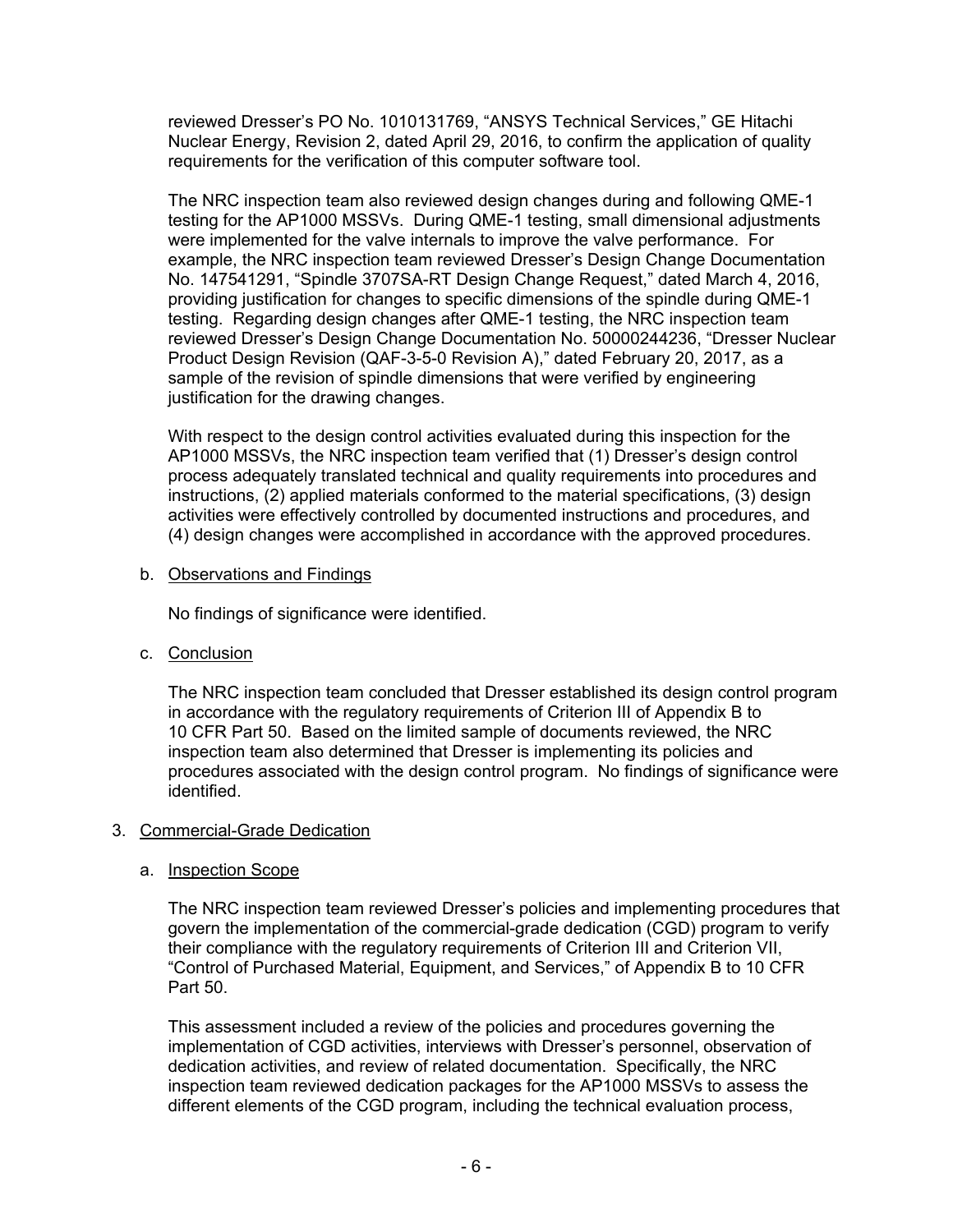design drawings, work package instructions, and inspection reports. The NRC inspection team evaluated the criteria for the identification of item functions, credible failure mechanisms/modes, selection of critical characteristics and acceptance criteria, and the identification of verification methods to verify the effective implementation of Dresser's dedication process. In addition, the NRC inspection team reviewed and evaluated a sample of commercial-grade surveys of commercial suppliers to ensure that Dresser effectively verified the supplier had adequately controlled the critical characteristics during the fabrication process or service activities. In addition, the NRC inspection team witnessed the CGD of five nuclear valve bodies for Exelon's Bryon Station, and one yoke diaphragm casting for Tennessee Valley Authority's Watts Bar Nuclear Plant by the quality control (QC) inspector in accordance with the applicable Dresser procedure.

The NRC inspection team discussed the CGD program with Dresser's management and technical staff. The attachment to this inspection report lists the documents reviewed by the NRC inspection team.

## b. Observations and Findings

No findings of significance were identified.

c. Conclusion

The NRC inspection team concluded that Dresser established its CGD program in accordance with the regulatory requirements of Criterion III and criterion VII of Appendix B to 10 CFR Part 50. Based on the limited sample of documents reviewed, the NRC inspection team also determined that Dresser is implementing its policies and procedures associated with the CGD program. No findings of significance were identified.

## 4. Supplier Oversight and Internal Audits

#### a. Inspection Scope

The NRC inspection team reviewed Dresser's policies and implementing procedures that govern the implementation of the supplier oversight and internal audits programs to verify compliance with the requirements of Criterion IV, "Procurement Document Control," Criterion VII, and Criterion XVIII, "Audits," of Appendix B to 10 CFR Part 50. The NRC inspection team reviewed Dresser's Approved Suppliers List (ASL), a sample of POs, external and internal audits, and receipt inspection records to verify compliance with the applicable regulatory and technical requirements.

For the sample of POs reviewed, the NRC inspection team verified that the POs included, as appropriate, the applicable technical and quality requirements. In addition, the NRC inspection team verified that for the sample of receipt inspection records reviewed (e.g., receipt inspection reports, Certificates of Conformance, Certificate of Calibration, and CMTRs), these records were (1) reviewed by Dresser for compliance with the requirements of the POs, and (2) the records contained the applicable technical and regulatory information.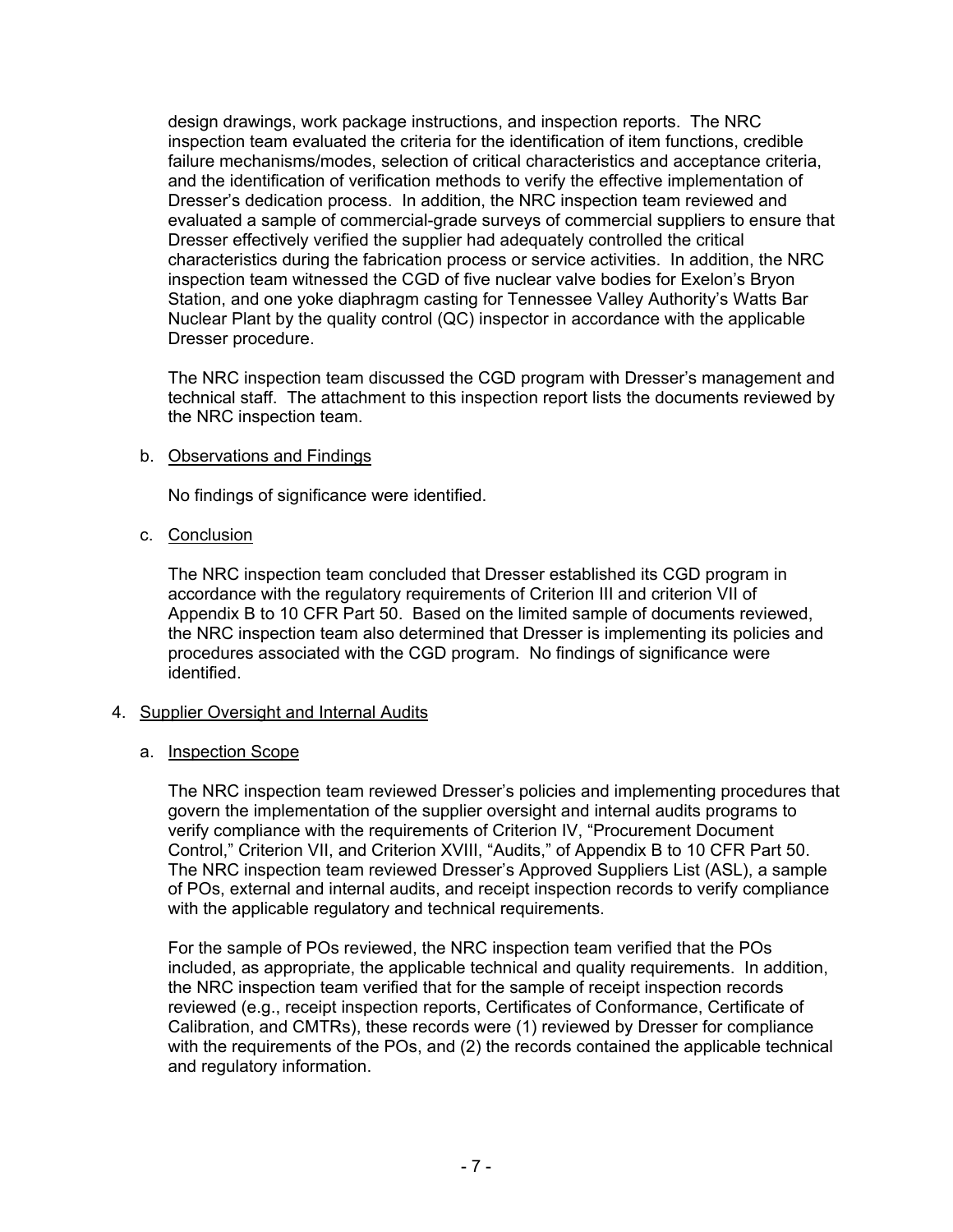Dresser is a member of the Nuclear Industry Assessment Committee (NIAC), which consists of companies who supply goods and services to the nuclear industry based on a quality program that meets the requirements of Appendix B to 10 CFR Part 50 or ASME NQA-1, "Quality Assurance Requirements for Nuclear Facility Applications," and accept 10 CFR Part 21. NIAC develops and maintains procedures and processes necessary to plan, guide, and share supplier evaluations (audits) with its members. Dresser uses NIAC audits to support the qualification and maintenance of suppliers. Once a NIAC audit is received, Dresser's Nuclear Quality Leader reviews the audit for completeness and adequacy, evaluates the audit report in accordance with Dresser's QA program and the appropriateness of the scope, and approves the audit report as the basis for including the vendor on the ASL.

For the sample of external and internal audits reviewed, the NRC inspection team verified the audit reports included an audit plan, any findings identified, adequate documented objective evidence of compliance with the applicable requirements, and a review by Dresser's responsible management. In addition, the NRC inspection team also verified that the external and internal audits were performed by qualified auditors and, in the case of the internal audits, that these audits were performed by personnel not having direct responsibilities in the areas being audited. Furthermore, the NRC inspection team reviewed a sample of training and qualification records of Dresser's auditors and confirmed that auditing personnel had completed all the required training and had maintained the applicable qualification and certification in accordance with Dresser's policies and procedures.

The NRC inspection team also witnessed the receipt inspection of a round bar received from a supplier on Dresser's ASL. The NRC inspection team noted that the QC inspector used the receipt inspection procedure, and performed the inspection by verifying the material traceability on the bar with the supplier's CMTR and Dresser's PO to confirm the material received met the PO requirements. In addition, the QC inspector performed a visual inspection for any damage, seams, laps or surface defects; and then verified the dimensions and documented his results in a dimensional inspection report with his acceptance stamp and date of inspection.

The NRC inspection team also discussed the supplier oversight and internal audits programs with Dresser's management and technical staff. The attachment to this inspection report lists the documents reviewed by the NRC inspection team.

b. Observations and Findings

No findings of significance were identified.

c. Conclusion

The NRC inspection team concluded that Dresser established its supplier oversight and internal audits programs in accordance with the regulatory requirements of Criterion IV, Criterion VII, and Criterion XVIII of Appendix B to 10 CFR Part 50. Based on the limited sample of documents reviewed, the NRC inspection team also determined that Dresser is implementing its policies and procedures associated with the supplier oversight and internal audits programs. No findings of significance were identified.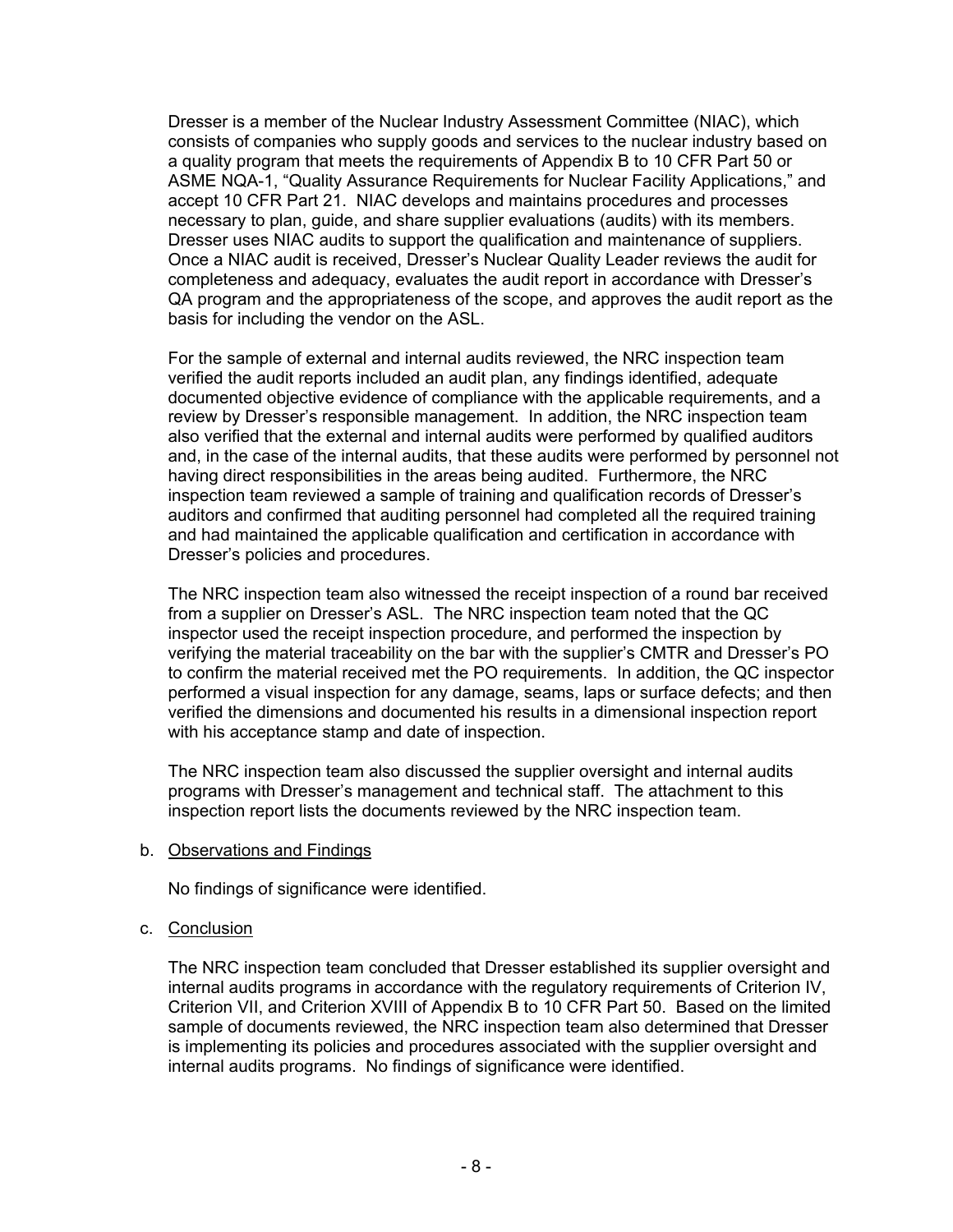#### 5. Material Traceability

#### a. Inspection Scope

The NRC inspection team reviewed Dresser's policies and implementing procedures that govern the material traceability program to verify compliance with the regulatory requirements of Criterion VIII, "Identification and Control of Material, Parts, and Components," of Appendix B to 10 CFR Part 50.

The NRC inspection team performed a walk-down of Dresser's fabrication areas verified raw materials, parts, and instruments used for nuclear work were either marked with a part number, or a Dresser unique serial number, and with a production order number that identified the status of the fabrication process. The NRC inspection team verified that the material was traceable to a Dresser PO and/or a vendor CMTR.

The NRC inspection team also discussed the material traceability program with Dresser's management and technical staff. The attachment to this inspection report lists the documents reviewed by the NRC inspection team.

#### b. Observation and Findings

No findings of significance were identified.

#### c. Conclusion

The NRC inspection team concluded that Dresser established its material traceability program in accordance with the regulatory requirements of Criterion VIII of Appendix B to 10 CFR Part 50. Based on the limited sample of documents reviewed, the NRC inspection team also determined that Dresser is implementing its policies and procedures associated with the material traceability program. No findings of significance were identified.

#### 6. Manufacturing Control

#### a. Inspection Scope

The NRC inspection team reviewed Dresser's policies and implementing procedures that govern the implementation of the control of special processes to verify compliance with the regulatory requirements of Criterion IX, "Control of Special Processes," of Appendix B to 10 CFR Part 50 and with the requirements of Subsection NCA, and Subsection NC, of Section III, Section V, "Nondestructive Examination," and Section IX, "Welding and Brazing Qualification," of the ASME B&PV Code, 1998 Edition, 2000 Addenda, and American Society for Nondestructive Testing (ASNT) SNT-TC-1A, "Personnel Qualification and Certification in Nondestructive Testing."

Although there were no welding activities during the week of the inspection, the NRC inspection team reviewed a sample of welding and nondestructive examination (NDE) records associated with the fabrication and inspection of the AP1000 MSSVs. The NRC inspection team verified that the welding procedure specifications (WPS) and associated procedure qualification records (PQR) were adequately qualified in accordance with the requirements of Section IX of the ASME B&PV Code. In addition, the NRC inspection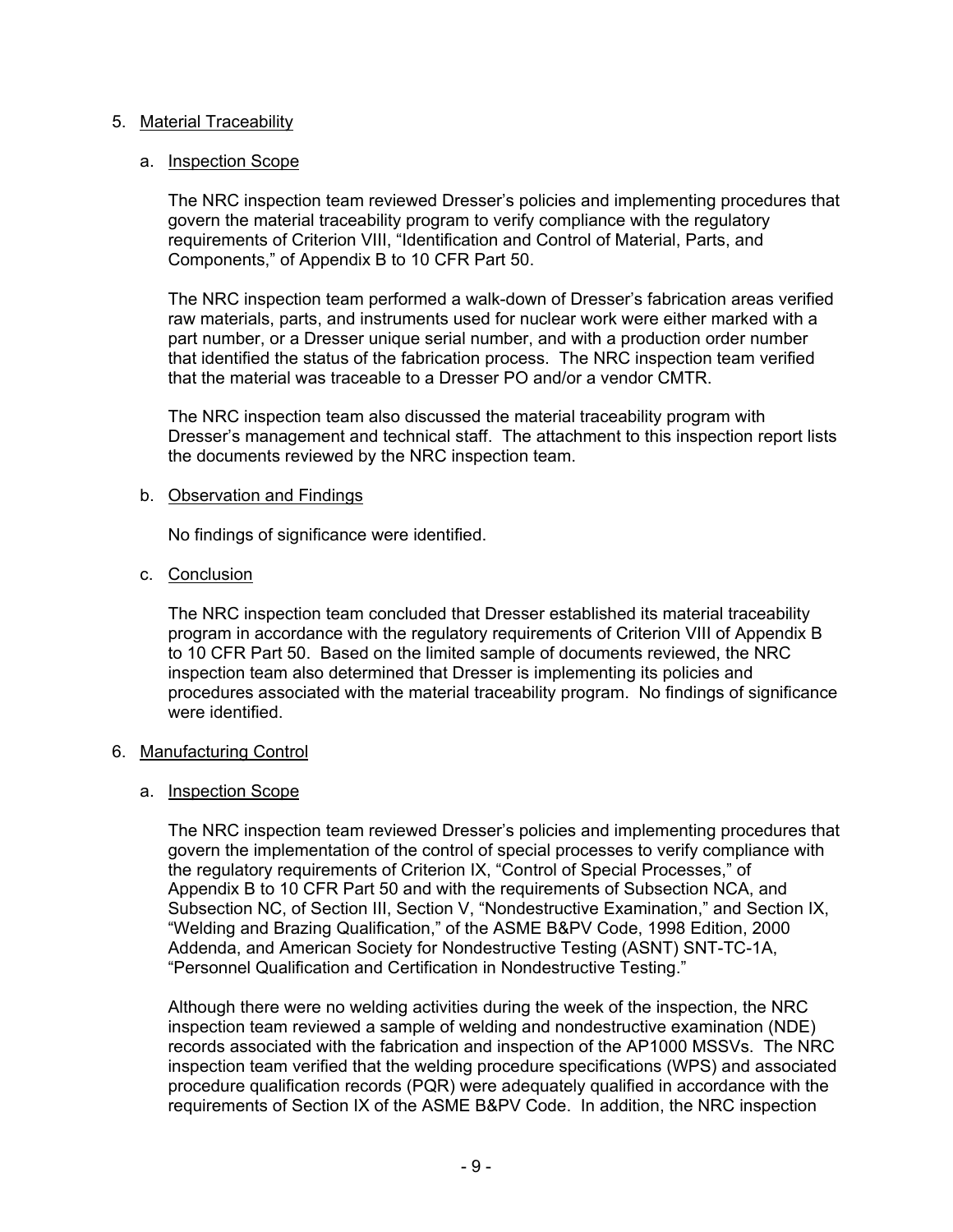team verified that the applicable welding data; such as weld material identification number, WPS, supporting PQRs, inspection procedures, and the final inspection results were recorded on the weld travelers.

The NRC inspection team performed a walk-down of the weld storage area to verify that weld filler metal were being adequately controlled to prevent degradation, inadvertent use, or loss of traceability in accordance with the applicable Dresser procedures. The NRC inspection team reviewed a sample of weld issuance tickets and confirmed that the tickets adequately link the weld filler metal to applicable traveler and the welder. The NRC inspection team verified whether weld filler metal was kept in containers (and the environmental condition of the storage facility was controlled). In addition, the NRC inspection team confirmed that the weld machines were calibrated within the range of use, using known traceable standards, and their calibration frequency maintained.

The NRC inspection team witnessed a liquid penetrant (LP) examination of a valve body for Duke Energy. The NRC inspection team verified that the LP procedure used by Dresser met the applicable requirements of Section V of the ASME B&PV Code. No relevant indications were identified by the Level II NDE inspector. The NRC inspection team verified that the Level II NDE inspector performed the examination in accordance with Dresser's procedures and the appropriate acceptance criteria using calibrated instruments. In addition, the NRC inspection team reviewed a sample of LP and Magnetic Particle examination reports for several components used in the fabrication of the AP1000 MSSVs and confirmed that all examinations were (1) performed in accordance with Dresser's qualified procedures, and (2) performed by qualified personnel in accordance with the requirements of Sections III and V of ASME B&PV Code, and ASNT SNT-TC-1A.

The NRC inspection team also reviewed a sample of welder training and qualification records to confirm that welders had completed the required training and had maintained their qualifications in accordance with the applicable Dresser procedures. In addition, the NRC inspection team also verified that the Dresser procedure for welder qualification meets the applicable requirements of Sections III and IX of the ASME B&PV Code. Furthermore, for a sample of training and qualification records for NDE personnel, the NRC inspection team confirmed that they were qualified in accordance with the requirements of ASNT SNT-TC-1A.

The NRC inspection team also discussed the manufacturing control program with Dresser's management and technical staff. The attachment to this inspection report lists the documents reviewed by the NRC inspection team.

#### b. Observation and Findings

No findings of significance were identified.

## c. Conclusion

The NRC inspection team concluded that Dresser established its manufacturing control program in accordance with the regulatory requirements of Criterion IX of Appendix B to 10 CFR Part 50. Based on the limited sample of documents reviewed, the NRC inspection team also determined that Dresser is implementing its policies and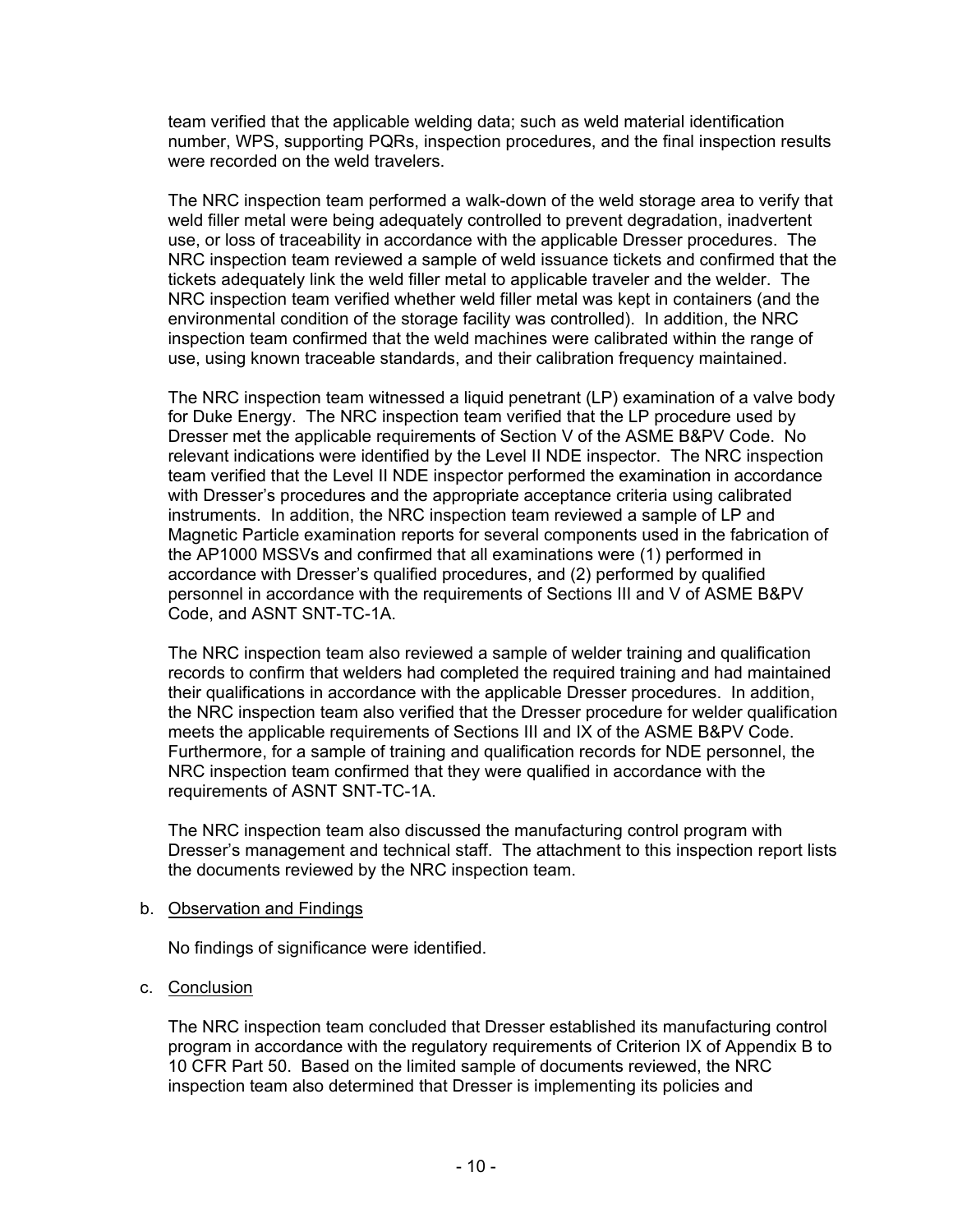procedures associated with the manufacturing program. No findings of significance were identified

## 7. Test Control

#### a. Inspection Scope

The NRC inspection team reviewed Dresser's policies and implementing procedures that govern the implementation of the test control program to verify compliance with the requirements of Criterion XI, "Test Control," of Appendix B to 10 CFR Part 50, and with the requirements of ASME QME-1-2007.

The NRC inspection team focused on the test control process for the AP1000 MSSVs being designed, fabricated, and qualified by Dresser. The NRC inspection team verified that Dresser's testing instructions and procedures for the AP1000 MSSVs were consistent with the provisions in WEC Design Specification No. APP-PV65-Z0-001, WEC Valve Data Sheet Report No. APP-PV65-Z0R-001, and ASME QME-1-2007. No testing activities for the AP1000 MSSVs were underway at Dresser during this inspection. The NRC inspection team also reviewed a video of the QME-1 qualification flow testing for the AP1000 MSSVs conducted at the valve test facility.

The NRC inspection team reviewed Dresser QME-1 Qualification Report No. QR16-01 and Application Report No. QR16-02, "AP1000 PV65 3707S Main Steam Safety Valve for Westinghouse Electric Company, LLC, V.C. Summer & Vogtle," Revision 2, dated September 14, 2017, as part of its evaluation of test control activities for the AP1000 MSSVs. Dresser's QME-1 qualification report demonstrated the functional qualification of the AP1000 MSSV in accordance with the ASME QME-1-2007 provisions specified in the WEC Design Specification. In the QME-1 Application Report, Dresser described the acceptance of the production valves based on a one-for-one comparison of the tested QME-1 qualified valve assembly. The QME-1 Application Report specifies the functional requirements for the AP1000 MSSVs including set pressure, tolerance, blowdown, accumulation, and seat leakage.

The NRC inspection team reviewed Test Report No. TR-SV7-GL2010S, "Safety-Related Class Outside Containment High Energy Line Break (HELB) Qualification Report for model SV7," Revision 4, dated February 16, 2016, for the seismic and environmental qualification of the AP1000 MSSV position indication switch. The NRC inspection team verified this report adequately qualified the AP1000 position indication switch consistent with the specified Institute of Electrical and Electronics Engineer standards.

The NRC inspection team also reviewed Dresser's Cleaning Instruction No. CL012-OS712, "Nuclear Cleaning Procedure for AP1000 MSSV PV65," Revision A, dated July 19, 2016; Dresser's Consolidated Lubricating Instruction No. LU004\_OS712, "Standard Lubricant for Westinghouse AP1000 Project," Revision 1, dated October 31, 2011; and Dresser's Protective Coating Instruction No. PC092\_OS712, "Protective Coatings for AP1000 MSSV PV65," dated September 21, 2016, to evaluate the adequacy of Dresser's instructions for cleaning, lubrication, and protective coating for AP1000 MSSVs. The NRC inspection team also reviewed Dresser's Engineering Guidelines No. 490\_OS712, "Final Inspection of Nuclear Products for WEC AP1000 Project," Revision 3, dated January 21, 2014, to evaluate the Dresser's process for final inspection of the AP1000 MSSVs.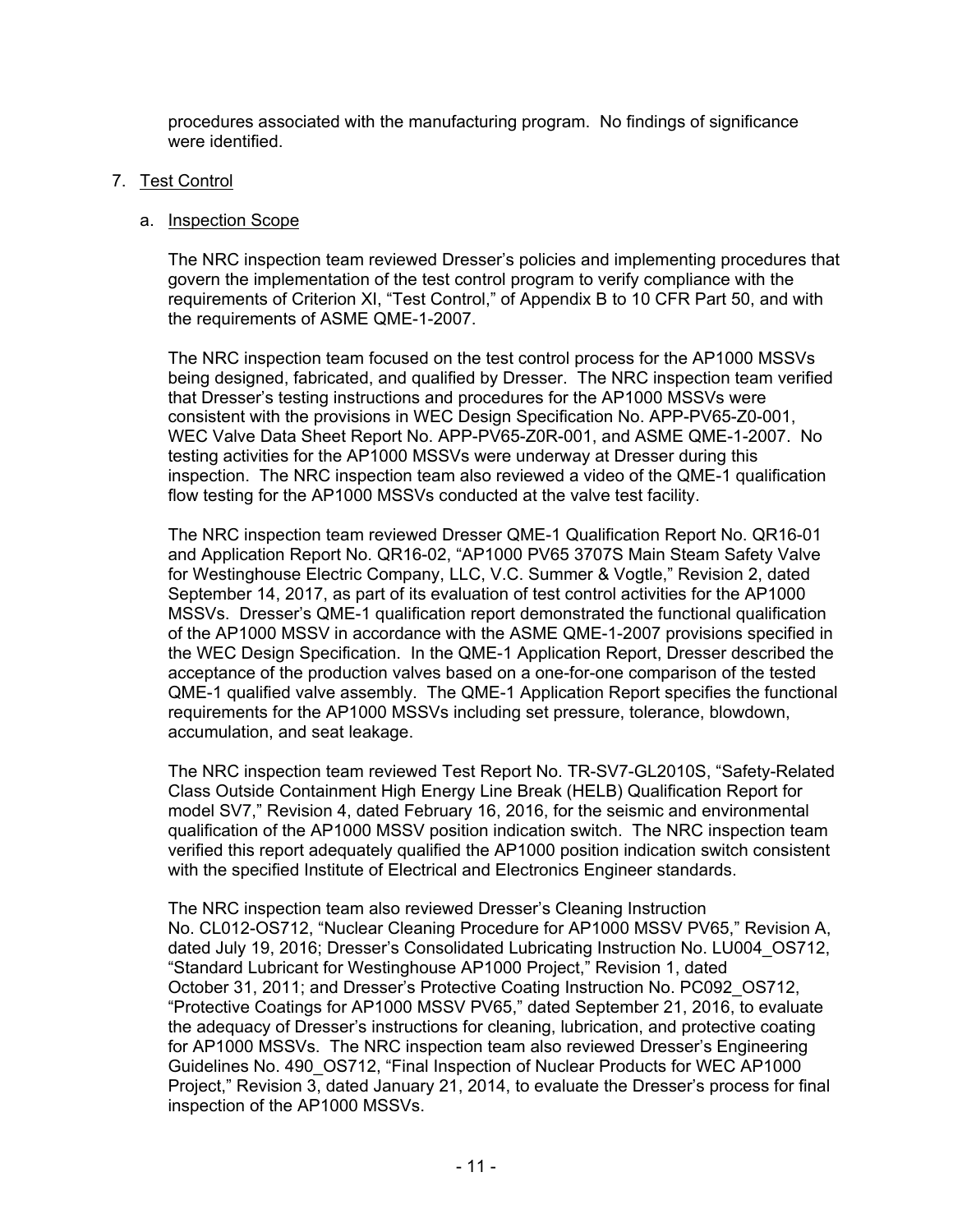The NRC inspection team reviewed the Dresser's Hydrostatic Testing Instruction No. 017 OS712, "Hydrostatic Shell Testing of Nuclear Pressure Relied Valve Parts for WEC AP1000 Project," Revision 4, dated January 21, 2014, to evaluate the hydrostatic testing for the AP1000 MSSVs. At the valve testing station, Dresser's test personnel described the hydrostatic testing conducted on the AP1000 MSSVs. During this evaluation, the NRC inspection team verified the current calibration of a selected digital pressure gage used for hydrostatic testing of the Dresser valves. In addition, the NRC inspection team reviewed the hydrostatic test records prepared by Dresser for the AP1000 MSSVs. The hydrostatic test records for the AP1000 MSSVs included valve identification, test media, pressure range, calibrated pressure gage information, acceptance criteria, and signatures of tester and authorized nuclear inspector. The NRC inspection team also verified the training and qualification records for a selected Dresser hydrostatic tester.

The NRC inspection team reviewed Dresser's Nuclear Order Control Instruction No. OS712, Revision C, dated June 28, 2016, for implementing the quality plans for procurement and manufacture of nuclear valves at Dresser. The NRC inspection team reviewed Dresser's Production Order Operation List, Production Order No. 20877005, Part No. 90030803, and "Production Valve JX-16-CN0025," dated May 22, 2017, to verify Dresser's process for tracking test control activities. In addition, the NRC inspection team reviewed Dresser's Production Order Package No. 20975134, "Rework on 3707AS-RT25-AP-XTF1-NC2051 P/N 90030803," dated August 11, 2017, for rework of a specific MSSV following failure of functional testing at a valve test facility. Dresser performed the rework and returned the valve to the test facility for retesting. The NRC inspection team reviewed Dresser's Inspection Plan No. 3707S, "Inspection Plan NR-3707A for 3700 Series Safety Valves," dated August 10, 2017, for instructions for responding to failed functional testing. The NRC inspection team discussed the evaluation and resolution of the failure of proper lift for this valve with Dresser personnel. Dresser provided information demonstrating that this valve successfully completed follow-up testing, including lift, at the valve test facility.

With respect to the test control activities evaluated during this inspection for the AP1000 MSSVs, the NRC inspection team verified that (1) testing was performed in accordance with the applicable QME-1 provisions; (2) test procedures provided adequate descriptions of the pre-testing, testing, and post-testing activities; (3) test procedures included test objectives, test requirements, applicable prerequisites, and acceptance criteria; (4) instrumentation and components were correctly identified in drawings and test procedures; and (5) controls for data collection and documenting the accuracy of test instruments.

The NRC inspection team discussed the test control program with Dresser's management and technical staff. The attachment to this inspection report lists the documents reviewed by the NRC inspection team.

#### b. Observations and Findings

No findings of significance were identified.

c. Conclusion

The NRC inspection team concluded that Dresser established its test control program in accordance with the regulatory requirements of Criterion XI of Appendix B to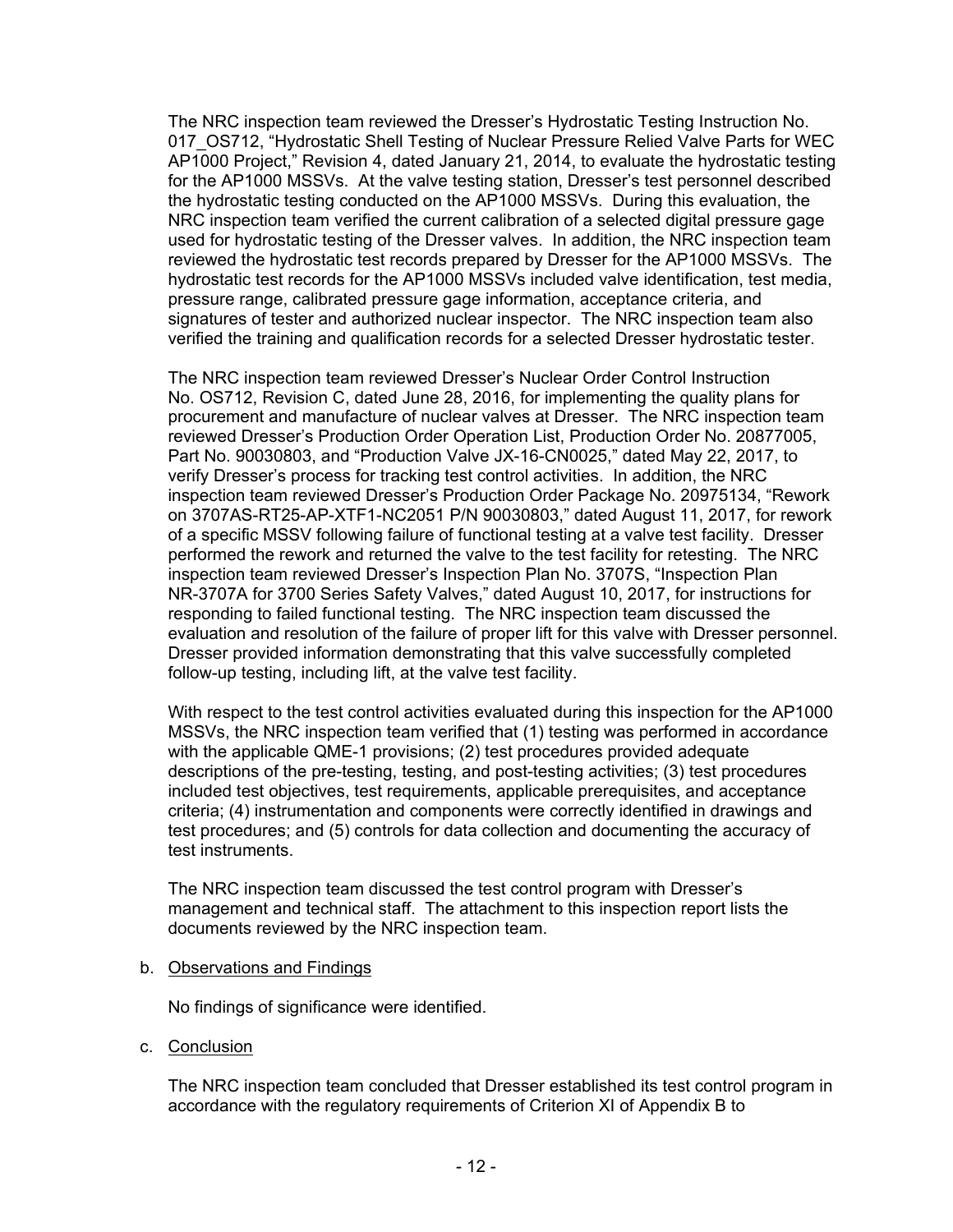10 CFR Part 50. Based on the limited sample of documents reviewed, the NRC inspection team also determined that Dresser is implementing its policies and procedures associated with the test control program. No findings of significance were identified.

## 8. Control of Measuring and Test Equipment

#### a. Inspection Scope

The NRC inspection team reviewed Dresser's policies and implementing procedures that govern the implementation of the Measuring and Test Equipment (M&TE) program to verify compliance with the requirements of Criterion XII, "Control of Measuring and Test Equipment," of Appendix B to 10 CFR Part 50.

For a sample of M&TE used in some of the activities observed, the NRC inspection team determined that the M&TE had the appropriate calibration stickers and current calibration dates, including the calibration due date. The NRC inspection team also verified that the M&TE had been calibrated, adjusted, and maintained at prescribed intervals prior to use. In addition, the calibration records reviewed by the NRC inspection team indicated the as-found or as-left conditions, accuracy required, calibration results, calibration dates, and the due date for recalibration. The NRC inspection team also verified that the selected M&TE was calibrated using procedures traceable to known industry standards.

The NRC inspection team also verified that when M&TE equipment is received from the calibration service supplier and the calibration certificate states that it was found to be out of calibration, the M&TE is removed from use and segregated to prevent further usage until the out of tolerance condition is reviewed and dispositioned. Dresser initiates a nonconformance report to perform an evaluation to identify which items have been accepted using this equipment since the last valid calibration date and to perform an extent of condition review.

The NRC inspection team also observed the calibration of the Positive Material Identification X-Ray gun used to determine the chemical composition of a metal or alloy. The NRC inspection team verified that the calibration technician was performing the calibration in accordance with the applicable procedures.

The NRC inspection team also discussed the M&TE program with Dresser's management and technical staff. The attachment to this inspection report lists the documents reviewed by the NRC inspection team.

#### b. Observations and Findings

No findings of significance were identified.

## c. Conclusion

The NRC inspection team concluded that Dresser established its M&TE program in accordance with the regulatory requirements of Criterion XII of Appendix B to 10 CFR Part 50. Based on the limited sample of documents reviewed, the NRC inspection team also determined that Dresser is implementing its policies and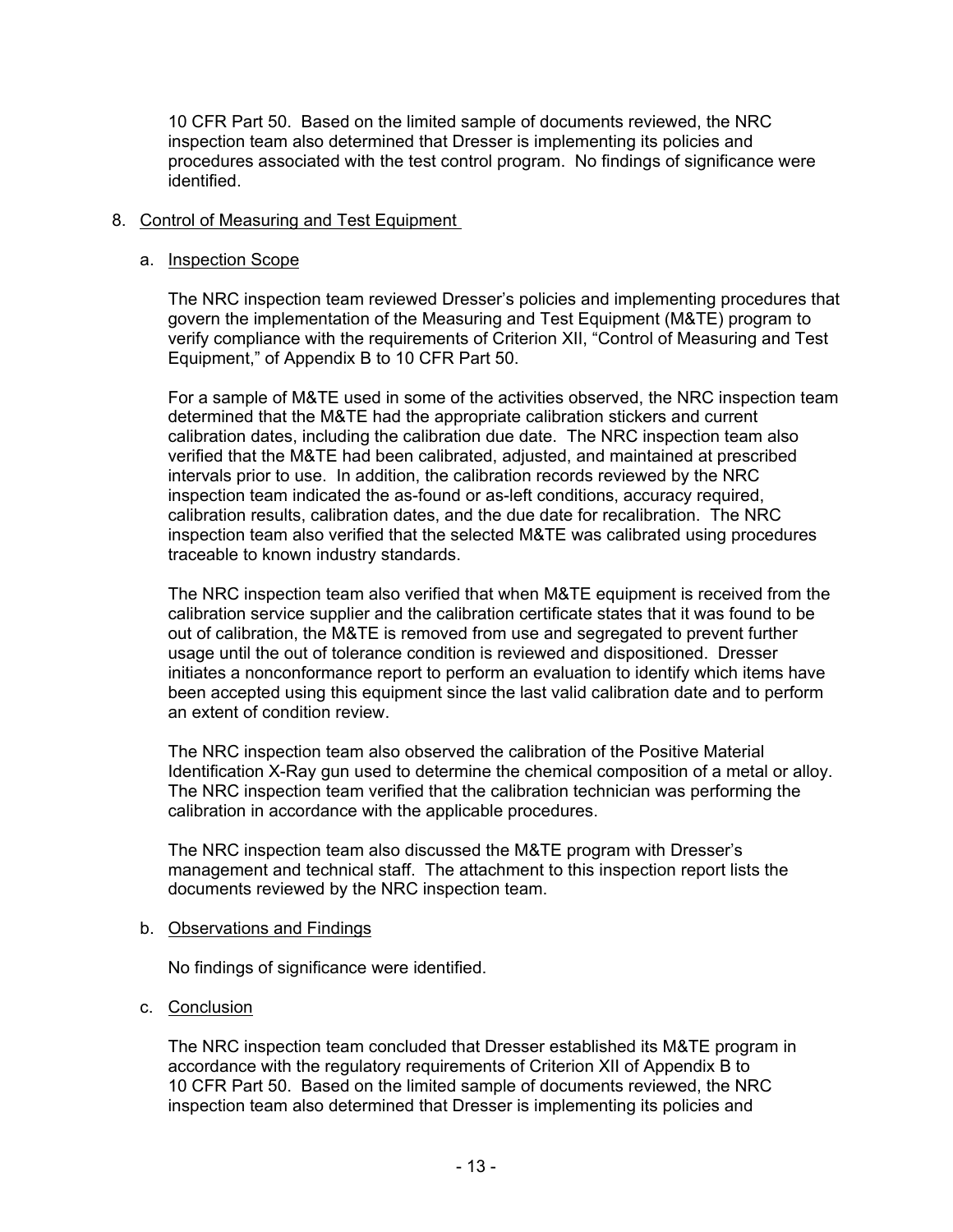procedures associated with the M&TE program. No findings of significance were identified.

# 9. Nonconforming Materials, Parts, or Components and Corrective Action

#### a. Inspection Scope

The NRC inspection team reviewed Dresser's policies and implementing procedures that govern the implementation of the control of nonconformances and corrective actions to verify compliance with the requirements of Criterion XV, "Nonconforming Materials, Parts, or Components," and Criterion XVI, "Corrective Action," of Appendix B to 10 CFR Part 50.

The NRC inspection team reviewed a sample of nonconformance reports (NCRs) to verify that Dresser: (1) dispositioned the NCRs in accordance with the applicable procedures, (2) documented an appropriate technical justification for various dispositions, and (3) took adequate corrective action with regard to the nonconforming items. For NCRs that were dispositioned as use as-is, the NRC inspection team confirmed that the technical justifications were documented to verify the acceptability of the nonconforming item. The NRC inspection team also verified that Dresser's NCR process provides a link to the 10 CFR Part 21 program.

The NRC inspection team attended a material review board (MRB) meeting. The MRB consisted of a nuclear engineer, nuclear schedulers for the Consolidated and Masoneilan valve product lines, and a manufacturing engineer. Dresser places production orders in orange folders to designate nuclear work along with providing a preliminary NCR print out to physically travel with the nonconforming material. Dresser primarily uses the enterprise application software SAP to route, track and control its nonconforming material.

The NRC inspection team also reviewed a sample of corrective action reports (CARs) to ensure that conditions adverse to quality were promptly identified and corrected. Dresser primarily uses an Action Tracking System to route, track and control its CARs. The NRC inspection team verified that the CARs provided: (1) adequate documentation and description of conditions adverse to quality; (2) an appropriate analysis of the cause of these conditions and the corrective actions taken to prevent recurrence; (3) direction for review and approval by the responsible authority; (4) a description of the current status of the corrective actions; and (5) the follow-up actions taken to verify timely and effective implementation of the corrective actions. In addition, the NRC inspection team verified that Dresser's corrective action process provides a link to the 10 CFR Part 21 program. The NRC inspection team also reviewed how Dresser handles customer issues and concerns, which are tracked using a field issues reporting tool (FIRT). The FIRT is a source of input for the corrective action program.

The NRC inspection team also discussed the nonconforming materials, parts, or components and corrective action programs with Dresser's management and technical staff. The attachment to this inspection report lists the documents reviewed by the NRC inspection team.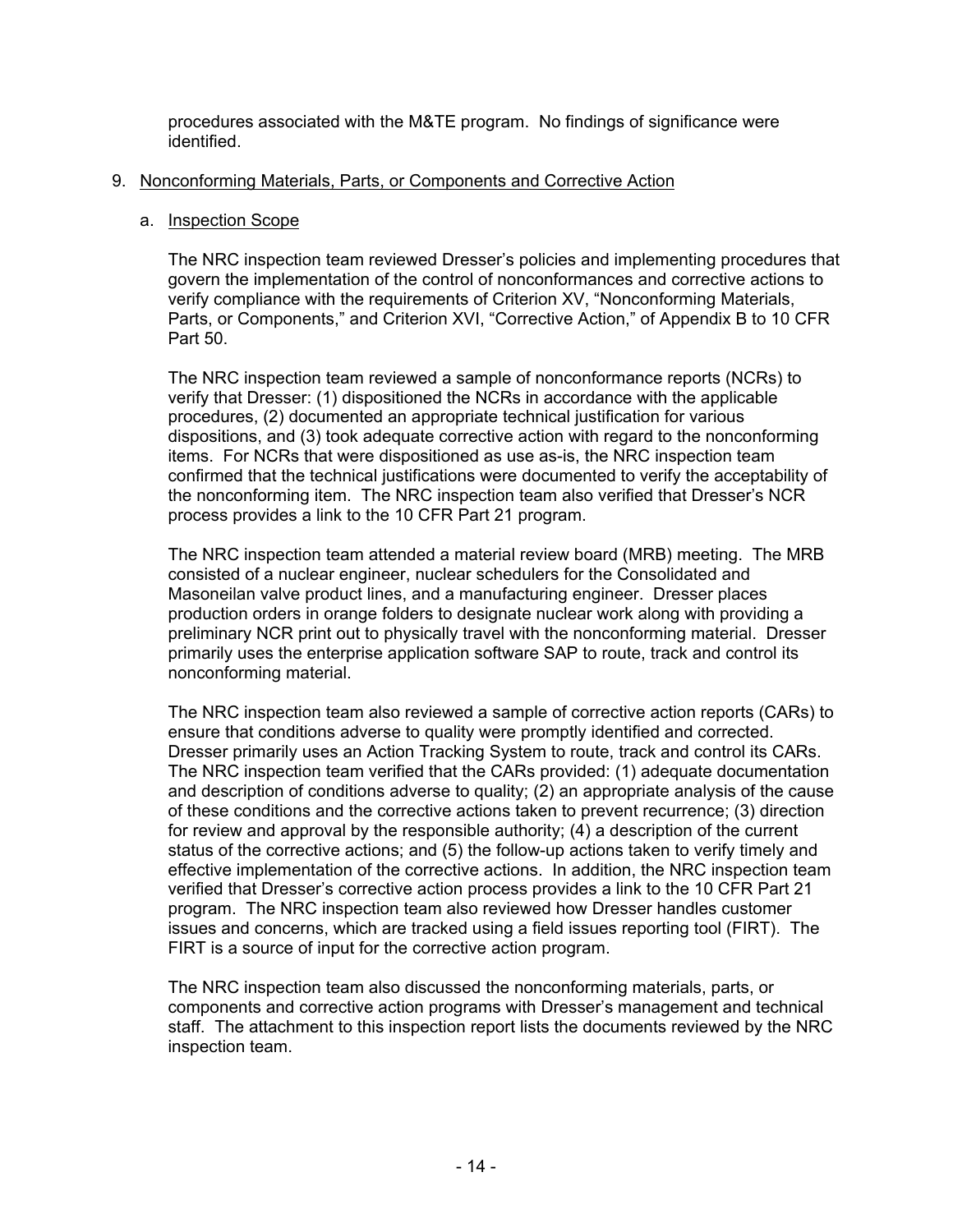## b. Observations and Findings

#### b.1 Corrective Action Associated with Nonconformance No. 99901468/2016-201-01

Following the June 2016 inspection of Dresser, the NRC issued Nonconformance 99901468/2016-201-01 for Dresser's failure to adequately review parts essential to the safety-related functions of components for suitability of application. Specifically, Dresser failed to adequately verify the material property critical characteristic of tensile strength during the commercial-grade dedication of valve spindles. In addition, Dresser failed to provide a technical evaluation to justify the hardness margin tolerance, used to accept a hardness value, which is a critical characteristic used during commercial-grade dedication for a valve spindle.

In a follow-up response dated August 15, 2016, Dresser stated the cause of the nonconformance was that Procedure No. EG-504, "Hardness Calculation for Safety Related Materials," Revision 4, dated June 30, 2014, described the method for calculating acceptable hardness values using a correlated formula for steel, but did not account for the method or source of acceptance for non-steel material valves in the procedure. Dresser identified that prior procedure revisions only included steel materials. The addition of four non-steel materials values to the procedure were not obtained by the method for calculating acceptable hardness values using the correlated formula for steel. The four non-steel materials tensile and hardness limits were obtained from the American Society of Testing and Materials (ASTM) Code Reference 8.2, ASTM Code Reference 8.3 and Reference 8.1 of Part D of Section II of the ASME B&PV Code. Dresser's corrective actions included performing a 10 CFR Part 21 Evaluation (No. 16-01) which determined no safety concern existed for any of the components impacted. Dresser took corrective actions to reanalyze all items commercially dedicated per Procedure No. EG504 and revised the EG504 procedure to describe the method and source used for obtaining acceptable tensile strength and hardness values for dedication of various materials including stainless steel, and non-steels.

In a follow-up response dated November 3, 2016, Dresser clarified the conversion formula to correlate hardness and tensile strength used in Procedure No. EG-504 to convert published tensile strength to an equivalent hardness. Dresser stated the formula is not used to convert the measured hardness to tensile strength and shall not be used to convert tensile strength to hardness for non-steel materials. Dresser revised Procedure No. EG504 to restrict the use of the conversion formula to steel materials only. Dresser stated the mechanical properties, chemical composition, and dimensional characteristics of the valve/valve parts are purchased and processed through the ASME audited commercial supplier quality assurance program, PMI Testing, and Dresser Quality Assurance program. In its response, Dresser referenced publications to demonstrate empirical correlation formulas that convert hardness value to tensile strength, and vice versa, are available only for steels and cast irons. In Section 2 of the response, Dresser stated that it had validated the material properties met the ASTM/ASME material specifications and no safety issues were identified during the failure modes and effects analysis performed.

In a follow-up response dated March 24, 2017, Dresser stated the corrective actions had been taken to revise Procedure No. EG504. In addition, Dresser provided the application, safety function, failure modes, critical characteristics and references of the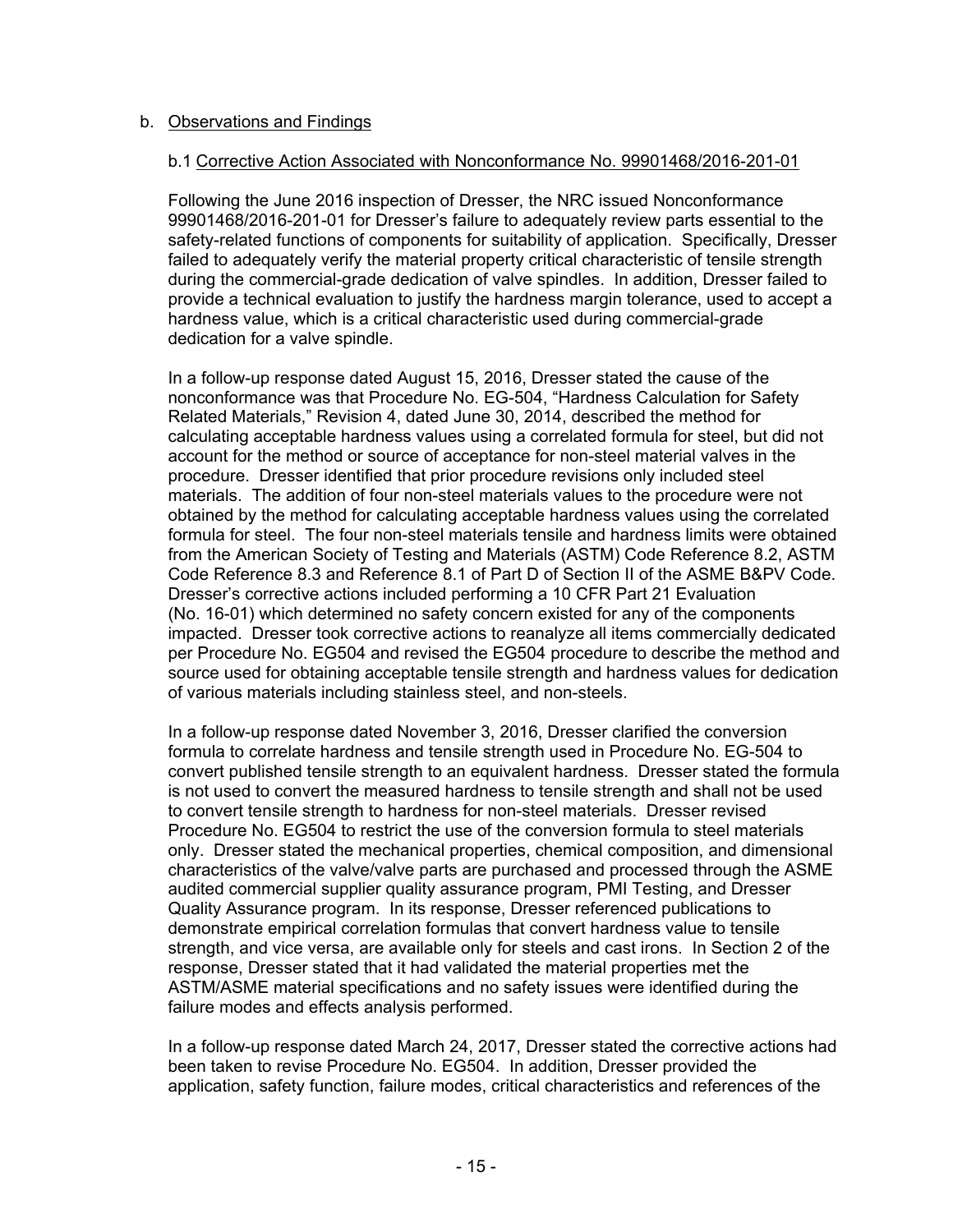spindle. Dresser also provided technical justification to support the measurements of hardness provides assurance of the performance of the spindle.

The NRC inspection team reviewed the documentation that provided objective evidence for the completion of the corrective actions and reviewed the 10 CFR Part 21 Evaluation No. 16-01. The NRC inspection team also confirmed that Procedure No. EG 504 was updated to Revision 5. The verification of material property as a critical characteristics was revised to designate Method 1 for steel and Method 2 for non-steel. Based on this review, the NRC inspection team closed Nonconformance 99901468/2016-201-01.

#### c. Conclusion

The NRC inspection team concluded that Dresser established its nonconforming materials, parts, or components and corrective action programs in accordance with the regulatory requirements of Criterion XV and Criterion XVI of Appendix B to 10 CFR Part 50. Based on the limited sample of documents reviewed, the NRC inspection team also determined that Dresser is implementing its policies and procedures associated with the control of nonconforming materials, parts, or components and corrective action. No findings of significance were identified.

#### 10. Entrance and Exit Meetings

On January 22, 2018, the NRC inspection team discussed the scope of the inspection with Mr. James Flemming, North American Supply Chain Leader, and other members of Dresser's management and technical staff. On January 26, 2018, the NRC inspection team presented the inspection results and observations during an exit meeting with Mr. Steven Effa, Shop Operations Manager, and other members of Dresser's management and technical staff. The attachment to this report lists the attendees of the entrance and exit meetings, as well as those individuals whom the NRC inspection team interviewed.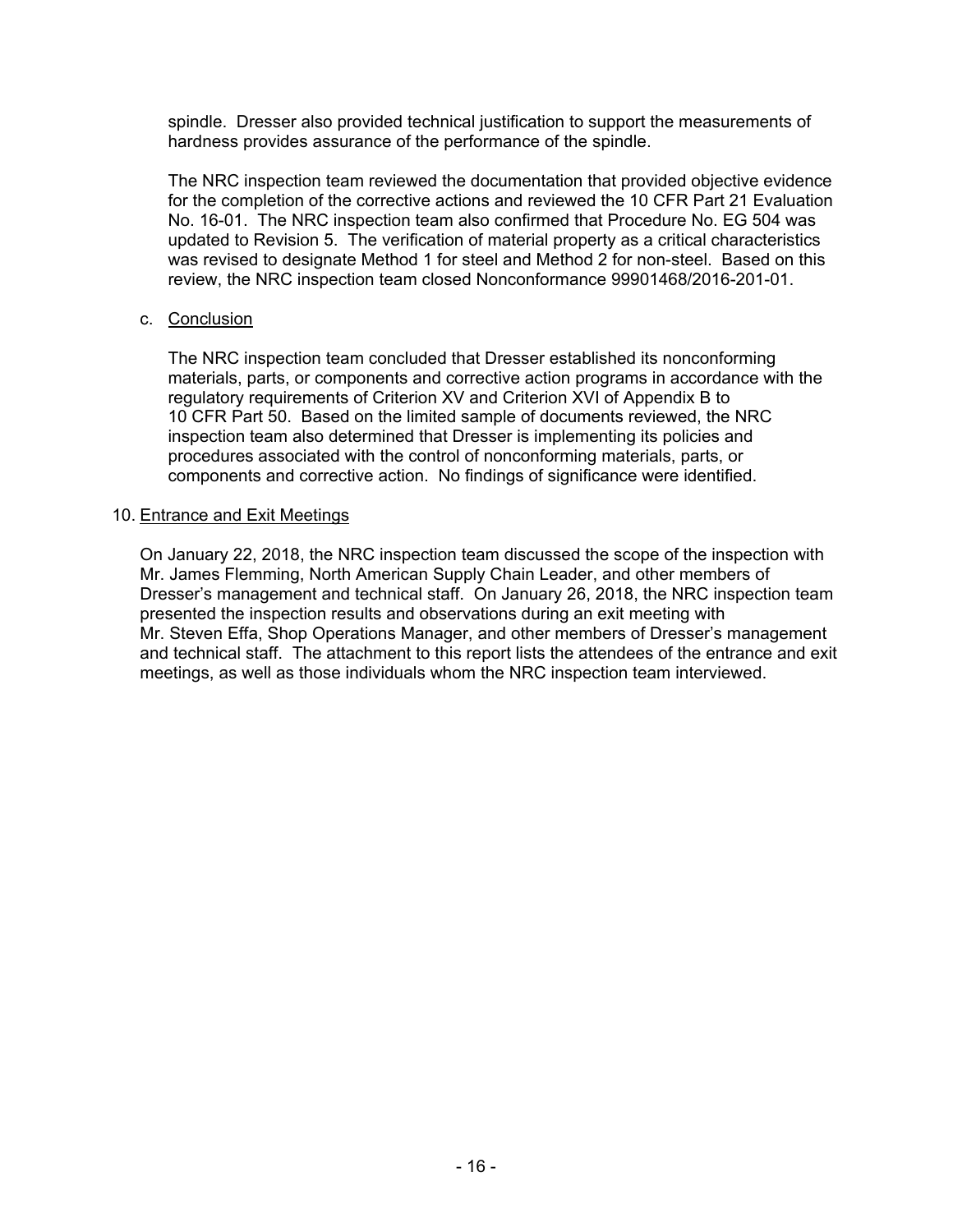# **ATTACHMENT**

# 1. ENTRANCE/EXIT MEETING ATTENDEES

| <b>Name</b>              | <b>Title</b>                                   | <b>Affiliation</b> | <b>Entrance</b> | <b>Exit</b> | <b>Interviewed</b> |
|--------------------------|------------------------------------------------|--------------------|-----------------|-------------|--------------------|
| James Flemming           | <b>North America</b><br>Supply Chain<br>Leader | <b>Dresser</b>     | X               |             |                    |
| John Kerr                | <b>Nuclear Quality</b><br>Leader               | <b>Dresser</b>     | X               | X           | X                  |
| Sean Curran              | Nuclear Program<br>Manager                     | <b>Dresser</b>     | X               | X           |                    |
| David Smith              | Manufacturing<br>Engineering<br>Manager        | <b>Dresser</b>     | X               | X           |                    |
| Nayem Jahinger           | <b>Nuclear</b><br>Engineering<br>Manager       | <b>Dresser</b>     | X               | X           | X                  |
| Sean Donahue             | <b>Materials Manager</b>                       | <b>Dresser</b>     | X               |             |                    |
| <b>Steve Farmer</b>      | Engineering<br>Leader                          | <b>Dresser</b>     | X               |             |                    |
| <b>Brad Sloan</b>        | <b>Plant Manager</b>                           | <b>Dresser</b>     | X               |             |                    |
| <b>Shannon Olson</b>     | Operations<br>Manager                          | <b>Dresser</b>     | X               | X           |                    |
| <b>Matt Hurlbert</b>     | Calibration<br>Program Manager                 | <b>Dresser</b>     |                 | X           | X                  |
| Pat Baranack             | Operations<br>Manager                          | <b>Dresser</b>     | X               | X           |                    |
| <b>Rod Rumer</b>         | Operations<br>Manager                          | <b>Dresser</b>     | X               |             |                    |
| James Meeker             | <b>Regional Sales</b><br>Manager               | <b>Dresser</b>     |                 | X           |                    |
| Steven Effa              | <b>Shop Operations</b><br>Manager              | <b>Dresser</b>     |                 | X           |                    |
| Christopher Valdivia     | Site Training<br>Leader                        | <b>Dresser</b>     | X               | X           |                    |
| <b>Michael McConnell</b> | <b>Master Scheduling</b><br>Leader             | <b>Dresser</b>     | X               |             |                    |
| <b>Trevor Ilse</b>       | Sourcing Leader                                | <b>Dresser</b>     |                 | X           |                    |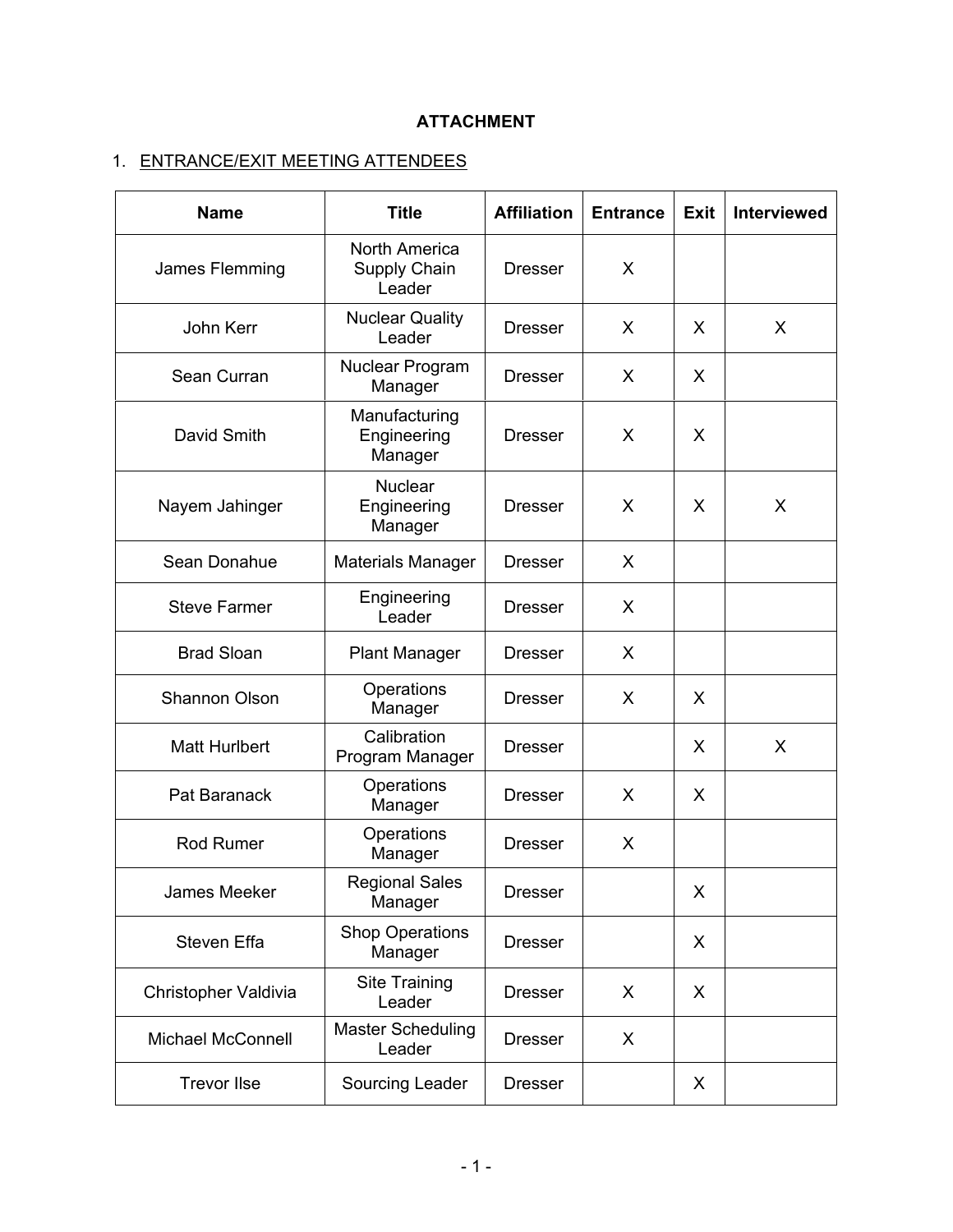| <b>Name</b>             | <b>Title</b>                                  | <b>Affiliation</b> | <b>Entrance</b> | <b>Exit</b> | <b>Interviewed</b> |
|-------------------------|-----------------------------------------------|--------------------|-----------------|-------------|--------------------|
| <b>Brian Neely</b>      | <b>Quality Control</b><br>Leader              | <b>Dresser</b>     | X               |             |                    |
| <b>Brian Chishcko</b>   | Quality<br>Management<br><b>System Leader</b> | Dresser            |                 |             | X                  |
| <b>Rhonda Neely</b>     | Quality<br>Management<br>Specialist           | <b>Dresser</b>     | X               | X           |                    |
| Rajesh Krithivasan      | Senior Nuclear<br>Design Engineer             | <b>Dresser</b>     | X               | X           | X                  |
| <b>Richard Klimas</b>   | Senior Nuclear<br>Design Engineer             | <b>Dresser</b>     |                 |             | X                  |
| <b>Matt Cepkauskas</b>  | <b>Nuclear Design</b><br>Engineer             | <b>Dresser</b>     | X               |             |                    |
| David Harvey            | <b>Nuclear Design</b><br>Engineer             | <b>Dresser</b>     | X               | X           | X                  |
| <b>Justin Bates</b>     | <b>Nuclear Engineer</b>                       | <b>Dresser</b>     |                 | X           |                    |
| <b>Tuan Doan</b>        | <b>Nuclear Engineer</b>                       | <b>Dresser</b>     | X               | X           |                    |
| Ju Young Kim            | <b>Nuclear Engineer</b>                       | <b>Dresser</b>     | X               |             |                    |
| George Walker           | <b>Quality Engineer</b>                       | <b>Dresser</b>     |                 |             | X                  |
| Jonah Parson            | <b>Quality Technician</b>                     | <b>Dresser</b>     |                 |             | X                  |
| James Atkenson          | <b>Quality Technician</b>                     | <b>Dresser</b>     |                 |             | X                  |
| Kyle Holbart            | Sr. Welding<br>Engineer                       | <b>Dresser</b>     |                 |             | X                  |
| Carl Anderson           | <b>Welding Process</b><br>Engineer            | <b>Dresser</b>     |                 |             | X                  |
| Peter Furman            | <b>Welding Engineer</b>                       | <b>Dresser</b>     | X               | X           |                    |
| <b>Michael Califona</b> | Welder                                        | <b>Dresser</b>     |                 |             | X                  |
| Juanita Lee             | Welder                                        | <b>Dresser</b>     |                 |             | X                  |
| <b>Whitney Ukpai</b>    | Manufacturing<br>Engineer                     | <b>Dresser</b>     |                 | X           |                    |
| John Rogers             | Manufacturing<br>Leader                       | <b>Dresser</b>     |                 |             | X                  |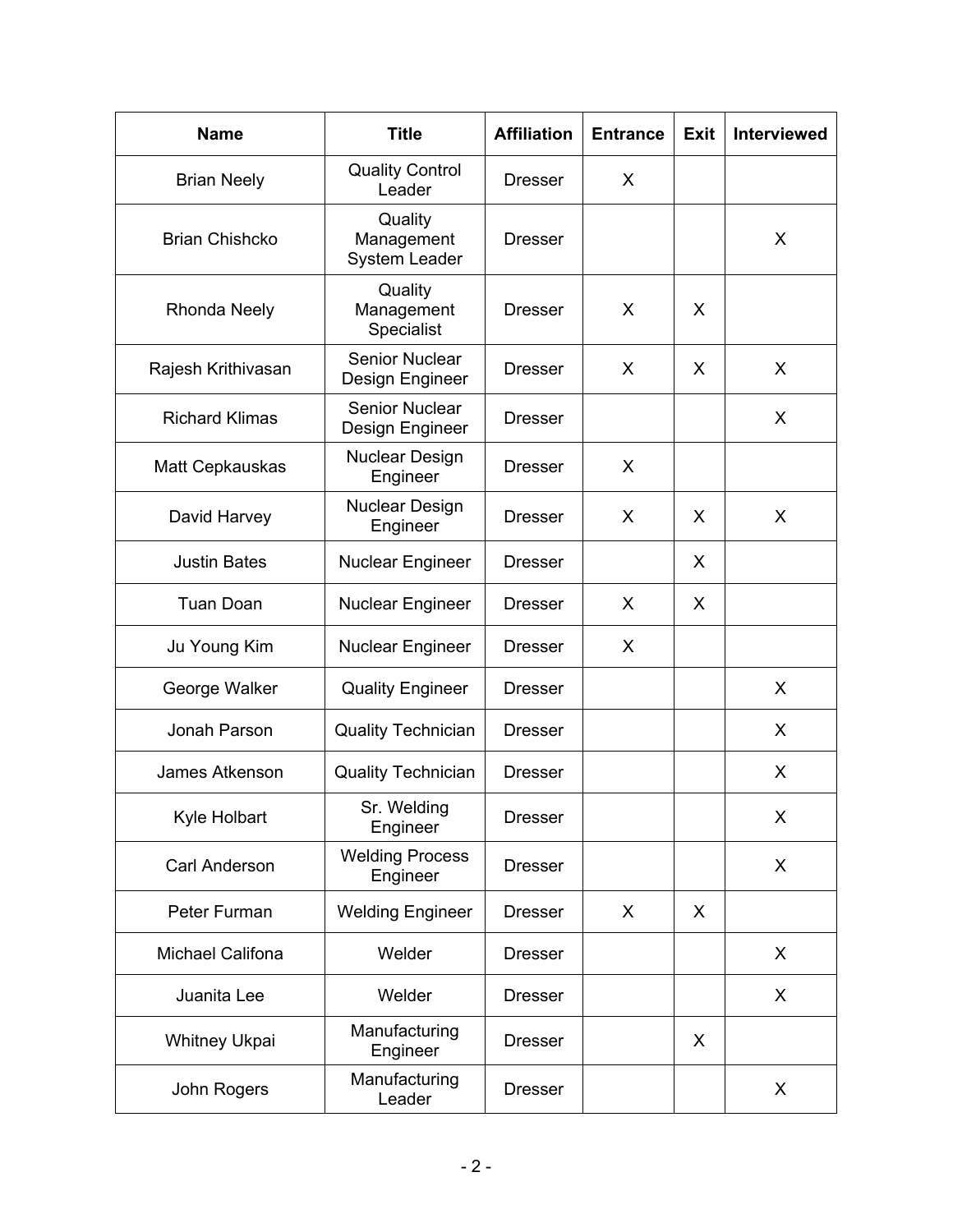| <b>Name</b>              | <b>Title</b>                                 | <b>Affiliation</b> | <b>Entrance</b> | <b>Exit</b> | <b>Interviewed</b> |
|--------------------------|----------------------------------------------|--------------------|-----------------|-------------|--------------------|
| <b>Bradley Parke</b>     | Application<br>Engineer                      | <b>Dresser</b>     |                 | X           |                    |
| <b>Chad York</b>         | Nuclear<br><b>Hydrostatic Tester</b>         | <b>Dresser</b>     |                 |             | X                  |
| <b>Michael Barrie</b>    | Non-destructive<br>Examination<br>Technician | <b>Dresser</b>     |                 |             | X                  |
| Kailey Euceda            | <b>Project Manager</b>                       | <b>Dresser</b>     |                 |             | X                  |
| <b>Janet Kerr</b>        | Nuclear Scheduler                            | <b>Dresser</b>     |                 |             | X                  |
| Donald Farley            | <b>Nuclear Scheduler</b>                     | <b>Dresser</b>     |                 |             | X                  |
| Alberta Bordeaux         | <b>Nuclear Scheduler</b>                     | <b>Dresser</b>     |                 |             | X                  |
| Annelliese Ayala         | Nuclear Intern                               | <b>Dresser</b>     |                 |             | X                  |
| <b>Iris Reyes</b>        | Claims/Warranty                              | <b>Dresser</b>     |                 |             | X                  |
| Jennett Saucetto         | Claims/Warranty                              | <b>Dresser</b>     |                 |             | X                  |
| <b>Tiffany Patrick</b>   | <b>Human Resources</b>                       | <b>Dresser</b>     |                 | X           |                    |
| Yamir Diaz-Castillo      | <b>Inspection Team</b><br>Leader             | <b>NRC</b>         | X               | X           |                    |
| Nicholas Savwoir         | Inspector                                    | <b>NRC</b>         | X               | X           |                    |
| Raju Patel               | Inspector                                    | <b>NRC</b>         | X               | X           |                    |
| <b>Thomas Scarbrough</b> | Inspector                                    | <b>NRC</b>         | X               | X           |                    |
| Terry Jackson            | <b>Branch Chief</b>                          | <b>NRC</b>         |                 | X           |                    |

# 2. INSPECTION PROCEDURES USED

Inspection Procedure (IP) 36100, "Inspection of 10 CFR Part 21 and Programs for Reporting Defects and Noncompliance," dated February 13, 2012

IP 43002, "Routine Inspections of Nuclear Vendors," dated January 27, 2017

IP 43004, "Inspection of Commercial-Grade Dedication Programs," dated January 27, 2017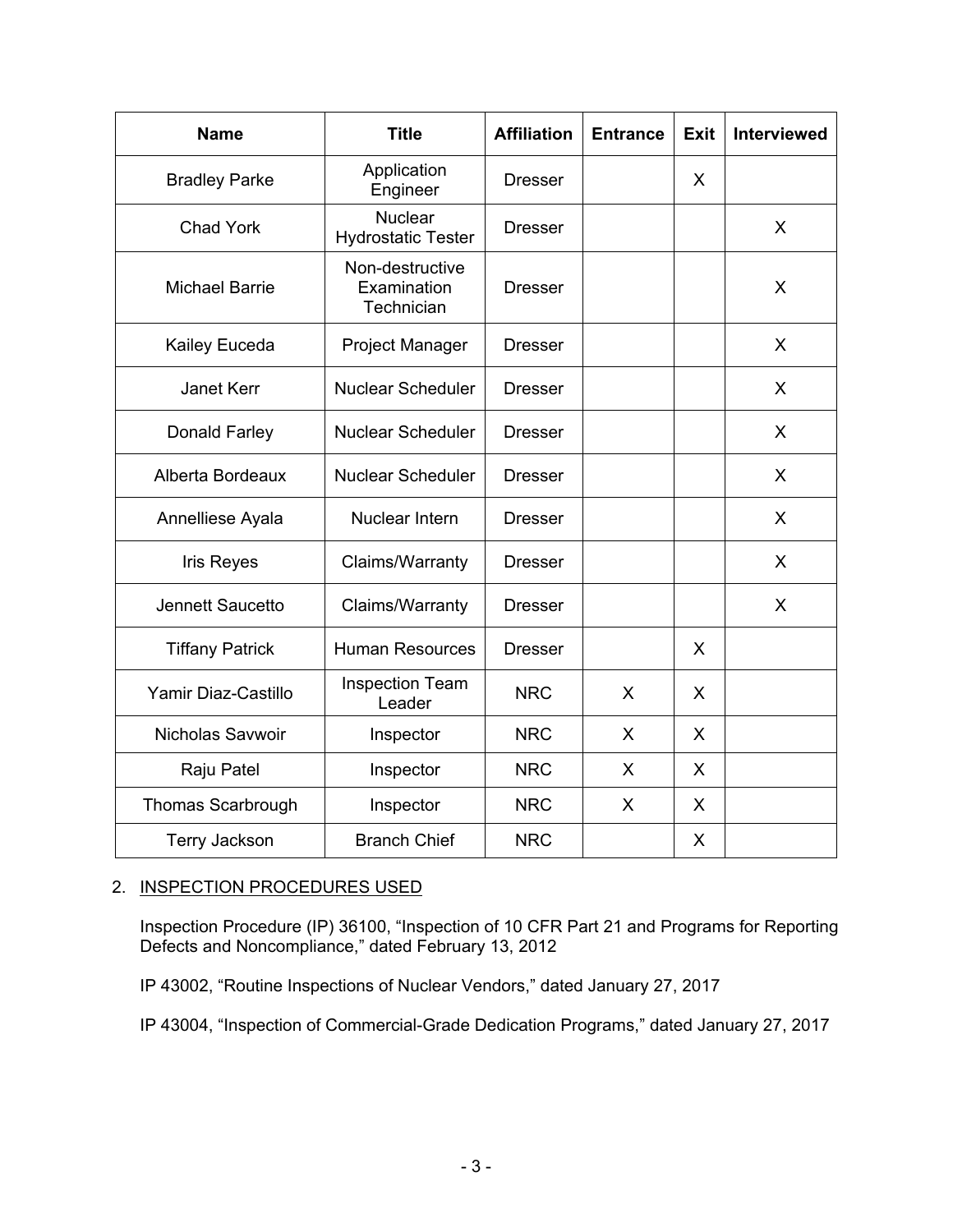# 3. LIST OF ITEMS OPENED, CLOSED, AND DISCUSSED

| <b>Item Number</b>   | <b>Status</b> | Type       | <b>Description</b> |
|----------------------|---------------|------------|--------------------|
| 99901468/2016-201-01 | <b>CLOSED</b> | <b>NON</b> | Criterion III      |

## 4. INSPECTIONS, TESTS, ANALYSES, AND ACCEPTANCE CRITERIA (ITAAC)

The NRC inspection team identified the following inspections, tests, analyses, and acceptance criteria (ITAAC) related to components being fabricated and tested by Dresser, LLC (hereafter referred to as Dresser). At the time of the inspection, Dresser had already shipped all 24 main steam safety valves (MSSVs) for Vogtle Electric Generating Plant Units 3 and 4. The MSSVs are used to prevent the steam pressure from exceeding 110 percent of the main steam system design pressure during specific plant transients. For the ITAAC listed below, the NRC inspection team reviewed Dresser's quality assurance controls in the areas of Criterion III, "Design Control," Criterion VII, "Controlled of Purchased Material, Equipment, and Services," and Criterion XI, "Test Control" of Appendix B to 10 CFR Part 50. The ITAAC's design commitment referenced below are for future use by the NRC staff during the ITAAC closure process; the listing of these ITAAC design commitments does not constitute that they have been met and/or closed.

The NRC inspection team reviewed Dresser's activities to determine whether information will be available to support close out of the applicable ITAAC for the AP1000 MSSVs. The NRC inspection team found that the completed design and qualification of the MSSVs will provide information that will help support close out of ITAAC 2.2.04.02.a (as-built American Society of Mechanical Engineers (ASME) Boiler and Pressure (B&PV) Code design reports), ITAAC 2.2.04.04.a (ASME B&PV Code pressure boundary report), ITAAC 2.2.04.05.a.ii (Seismic Category I report), ITAAC 2.2.04.08.ii (total MSSV capacity per steam generator), and ITAAC 2.2.04.08a.ii (set pressure less than 1305 psig). Information that could be applied to help close out ITAAC 2.2.04.03.a (pressure boundary welds) was not available for review.

| No. | <b>ITAAC No.</b> | <b>Design Commitment</b>                                                                                                                                                    | <b>Acceptance Criteria</b>                                                                                                                                                         |
|-----|------------------|-----------------------------------------------------------------------------------------------------------------------------------------------------------------------------|------------------------------------------------------------------------------------------------------------------------------------------------------------------------------------|
| 220 | 2.2.04.02.a      | 2.a) The components identified<br>in Table 2.2.4-1 as ASME<br>Code Section III are designed<br>and constructed in accordance<br>with ASME Code Section III<br>requirements. | The ASME Code<br>Section III design<br>reports exist for the as-<br>built components<br>identified in<br>Table 2.2.4-1 as ASME<br>$\sim$ $\sim$ $\sim$ $\sim$ $\sim$ $\sim$ $\sim$ |

Code Section III.

The NRC inspection team did not identify any findings associated with the ITAAC identified below.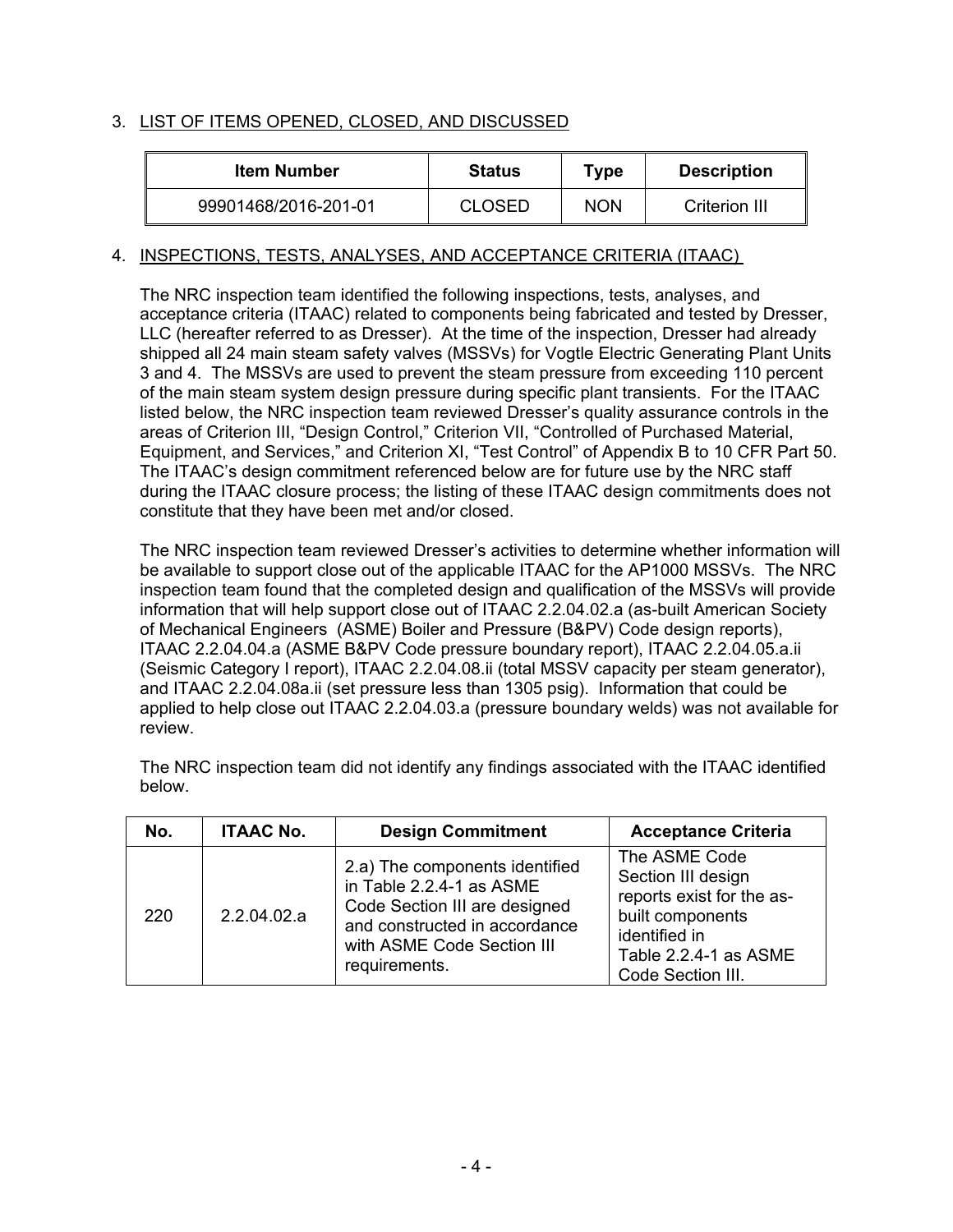| No. | <b>ITAAC No.</b> | <b>Design Commitment</b>                                                                                                                                                      | <b>Acceptance Criteria</b>                                                                                                                                                      |
|-----|------------------|-------------------------------------------------------------------------------------------------------------------------------------------------------------------------------|---------------------------------------------------------------------------------------------------------------------------------------------------------------------------------|
| 222 | 2.2.04.03.a      | 3.a) Pressure boundary welds<br>in components identified and<br>constructed in accordance with<br><b>ASME Code Section III</b><br>requirements.                               | A report exists and<br>concludes that the<br><b>ASME Code Section III</b><br>requirements are met for<br>non-destructive<br>examination of pressure<br>boundary welds.          |
| 224 | 2.2.04.04.a      | 4.a) The components identified<br>in Table 2.2.4-1 as ASME<br>Code Section III retains their<br>pressure boundary integrity at<br>their design pressure.                      | A report exists and<br>concludes that the<br>seismic Category I<br>equipment can<br>withstand seismic<br>design basis loads<br>without loss of safety<br>function.              |
| 227 | 2.2.04.05.a.ii   | 5.a) The seismic Category I<br>equipment identified in<br>Table 2.2.4-1 can withstand<br>seismic design basis loads<br>without loss of safety function.                       | ii) A report exists and<br>concludes that the<br>seismic Category I<br>equipment can<br>withstand seismic<br>design basis loads<br>without loss of safety<br>function.          |
| 235 | 2.2.04.08.ii     | 8.a) The SGS provides a heat<br>sink for the RCS and provides<br>overpressure protection in<br>accordance with Section III of the<br><b>ASME Boiler and Pressure.</b>         | i) The sum of the rated<br>capacities recorded on<br>the valve vendor code<br>plates of the steam<br>generator safety valves<br>exceeds 8,240,000 lb/hr<br>per steam generator. |
| 236 | 2.2.04.08a.ii    | 8.a) The SGS provides a heat<br>sink for the RCS and provides<br>overpressure protection in<br>accordance with Section III of<br>the ASME Boiler and Pressure<br>Vessel Code. | ii) A report exists to<br>indicate the set pressure<br>of the valves is less than<br>1305 psig.                                                                                 |

# 5. DOCUMENTS REVIEWED

Policies and Procedures

- Quality Assurance Manual for Nuclear Valves, Valve Parts, and Instrument, Revision 1, dated August 11, 2017
- Nuclear Quality System Procedure (NQSP) No. 1.2, "Reporting Requirements Concerning Defects and Noncompliance 10 CFR Part 21," Revision 1, dated March 23, 2017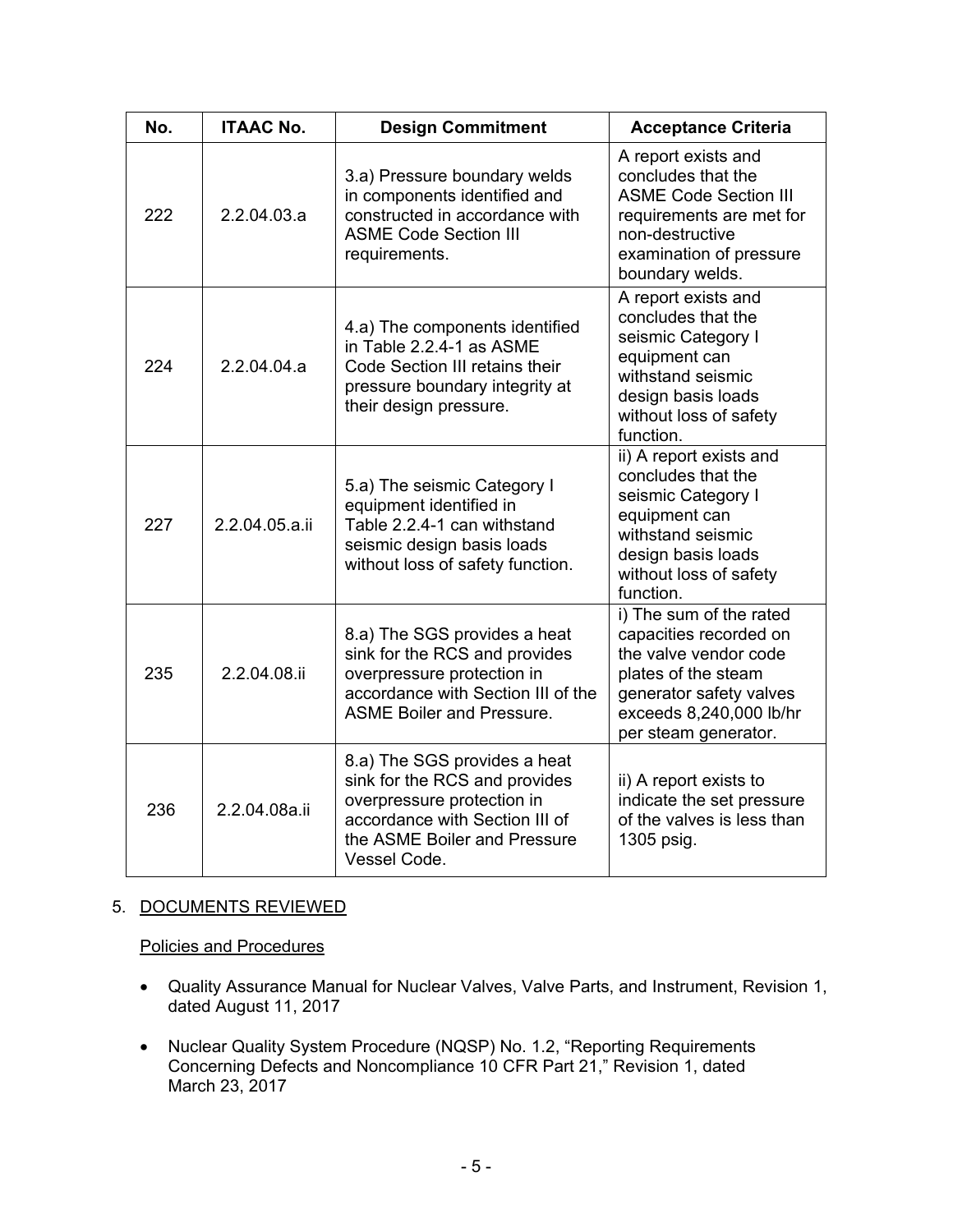- NQSP No. 4.0, "Control of Purchased Items and Services," Revision 1, dated March 27, 2017
- NQSP 5.0, "Nuclear Work Order Documentation," Revision 1, dated March 28, 2017
- NQSP No. 7.2, "Processing of Unqualified Source Material," Revision 1, dated March 28, 2017
- NQSP 8.0, "Material Identification Procedure Traceable Material," Revision 1, dated March 28, 2017
- NQSP 8.2, "Shelf Life Control," Revision 1.0, dated March 28, 2017
- NQSP 9.0, "Weld Material Storage Procedure," Revision 1, dated March 28, 2017
- NQSP 9.1, "Weld Material Distribution Procedure," Revision 1.0, dated March 28, 2017
- NQSP 9.2, "Welding Identification and Stamp Control," Revision 9.2, dated March 28, 2017
- NQSP 9.3, "Welding Procedure and Procedure Qualifications," Revision 1, dated March 28, 2017
- NQSP 12.0, "Procurement Controls of Commercial Grade Calibration Services," Revision B, dated August 8, 2016
- NQSP 14.0, "Certified Material Test Report and Material Reconciliation," Revision 1, dated March 29, 2017
- NQSP 15.0, "Nonconformance Identification and Disposition Procedure," Revision 1, dated March 13, 2017
- NQSP No. 18, "Training, Examination, and Certification of Auditors," Revision 1, dated March 30, 2017
- NQSP No. 18.1, "Qualification and Certification of Inspection Personnel," Revision 1.1, dated July 17, 2017
- NQSP 20.0, "Sampling Inspection Procedure," Revision 1.1, dated September 19, 2017
- NQSP No. 22, "Commercial Grade Dedication," Revision 1, dated March 30, 2017
- NQSP 22.2, "Procurement Controls of Commercial Grade Calibration Services, Revision 1.1, dated September 20, 2017
- EG504, "Hardness Calculation for Safety Related Materials", Revision A, dated August 24, 2016
- GEFPT-QWI8.5-001, "F&PT Nonconforming Screening Matrix," Revision 2, dated May 1, 2017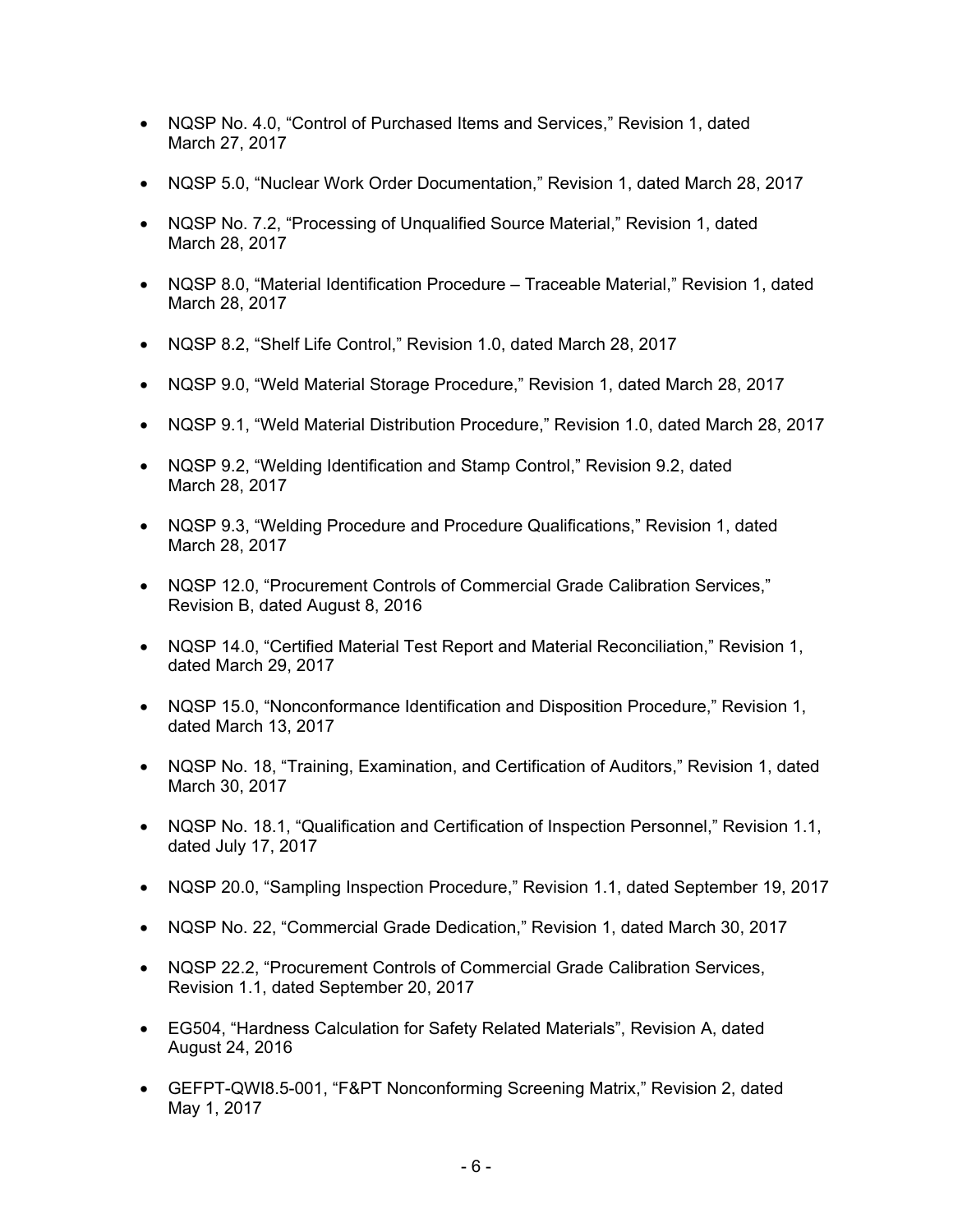- GEJAX-TP-HT001, "Flow and Process Technologies Post Weld Heat Treatment," Revision 3, dated October 6, 2017
- GE Oil & Gas Measurement & Control (GEMC) FPT-JAX-SWI-7.4-001-EN, "Receiving Inspection," Revision 3, dated May 24, 2017
- GEMC-QWI 8.2-001, "Zero Acceptance Sampling," Revision 1.2, dated August 28, 2017
- QCP001, "Written Practice for Personnel Qualification and Certification in Nondestructive Examination Processes," Revision B, dated March 17, 2016
- QCMT 003, "Magnetic Particle Examination," Revision A, dated May 19, 2016
- QCPT 003, "Liquid Penetrant Examination," Revision F, dated July 12, 2017
- QCPT001 OS573, "Liquid Penetrant Examination for Grand Gulf," Revision A, dated January 22, 2018
- Technical Report No. TR-0643, "Technical Evaluation of Pressure Relief Valves and Parts for Commercial Grade Dedication Applications, "Revision A, dated February 27, 2017

## Design and Commercial-Grade Dedication Records

- AP1000 Design Control Document, Tier 2, Section 10.3.2.2.2, "Main Steam Safety Valves," Revision 19
- Design Report DR11-003, "Main Steam Safety Valve for Westinghouse Electric Company LLC, V.C. Summer, Vogtle," Revision 3, dated September 14, 2017
- Design Change Documentation No. 147541291, "Spindle 3707SA-RT Design Change Request," dated March 4, 2016
- Design Change Documentation No. 50000244236, "Dresser Nuclear Product Design Revision (QAF-3-5-0 Revision A)," dated February 20, 2017
- Drawing No. 4NC2051, "Valve Type: 3700 Series, Valve Code: 8" 3707SA-RT25-AP-XTF1-NC2051," Revision F, dated April 12, 2016
- Production Order Operation List, Production Order 20877005, Part No. 90030803, "Production Valve JX-16-CN0025," dated May 22, 2017
- Production Order Package No. 20975134, "Rework on 3707AS-RT25-AP-XTF1-NC2051 P/N 90030803," dated August 11, 2017
- Qualification Plan QP15-01, "AP1000, PV65 3707S Main Steam Safety Valve for Westinghouse Electric Company, LLC, V.C Summer, Vogtle," Revision 2, dated March 3, 2016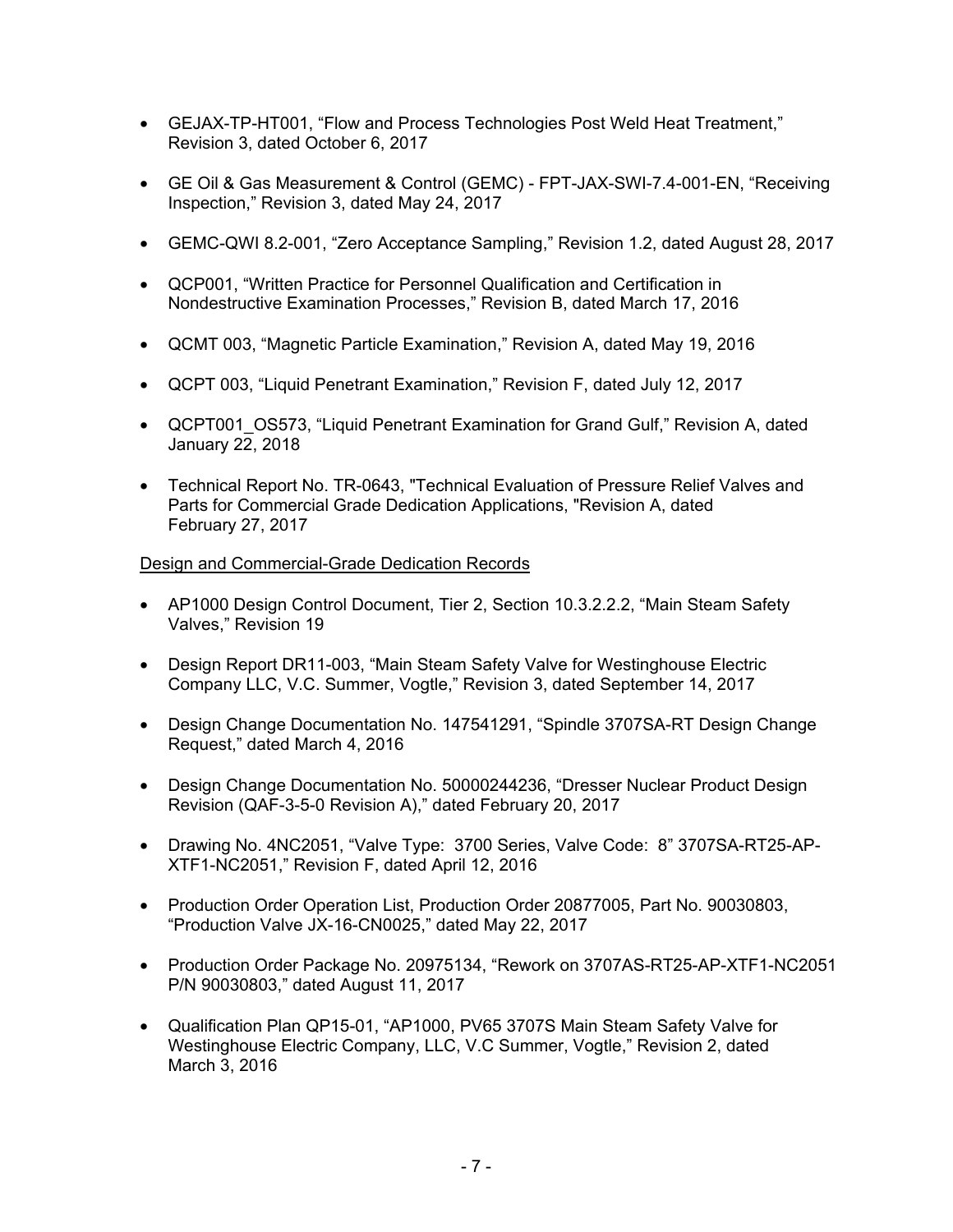- Valve Application Report VA-292, "Capacity Calculations for 3707S-RT Main Steam Safety Valve," Revision 3, dated January 23, 2018
- Westinghouse Electric Company (WEC) Design Specification No. APP-GW-VP-010, "Equipment Qualification Methodology and Documentation Requirements for AP1000 Safety-Related Valves and Valve Appurtenances," Revision 2, dated April 2010
- WEC Design Specification No. APP-PV65-Z0-001, "Main Steam Safety Valve, ASME B&PV Code, Section III, Class 2," Revision 8, dated January 31, 2013
- WEC Data Sheet No. APP-PV65-Z0R-001, "Main Steam Safety Valves (MSSV), ASME Section III, Class 2 Valve Data Sheet Report," Revision 5, dated March 7, 2012
- Document Control Number TR-0643, "Technical Evaluation For Pressure Relief Valves and Parts for Commercial Grade Dedication," Revision 0, dated February 27, 2017
- Quality Assurance Form (QAF) 22.1, "Commercial-Grade Dedication Plan, for Bracket Mounting Assembly, dated November 4, 2016
- Commercial-grade dedication packages for the dedication of valve bodies, yoke diaphragms, O-rings, disc collar, disc holders, lower adjusting rings, upper adjusting rings, bottom spring washers, bolted caps, and bracket kits

## American Society of Mechanical Engineers (ASME) and Welding Records

- National Board Certification Publication NB18, Certification No. 18414, "Safety Valve Dresser Jacksonville 8 NPS Inlet 10 Dual NPS Outlet," dated October 13, 1967
- Welding Procedure Specification, (WPS) ES-173, "Gas Tungsten Arc Welding P-8 Stainless Steel," Revision R, dated October 25, 2007
- Procedure Qualification Record (PQR)-2A, "Gas Tungsten Arc Welding Manual," Revision A, dated June 24, 1996
- WPS ES-267, "Stellite Overlay on P8 and P43 materials using GTAW with no Post Weld Heat Treat (PWHT)," Revision AC, dated May 1, 2017
- PQR-55A, "Hardfacing Overlay without PWHT of P8," for WPS E-267 to ASME Section IX, Revision A, dated May 1, 2017
- PQR 55B, "Hardfacing Overlay without PWHT of P8 with hardness," for WPS ES-267 to ASME Section IX, Revision A, dated May 1, 2017
- PQR 69A, "Hardfacing Overlay without PWHT of P43 with hardness," for WPS ES-267 to ASME Section IX, Revision A, dated May 1, 2017
- PQR 69B, "Hardfacing Overlay without PWHT of P43 with hardness," for WPS ES-267 to ASME Section IX, Revision A, dated May 1, 2017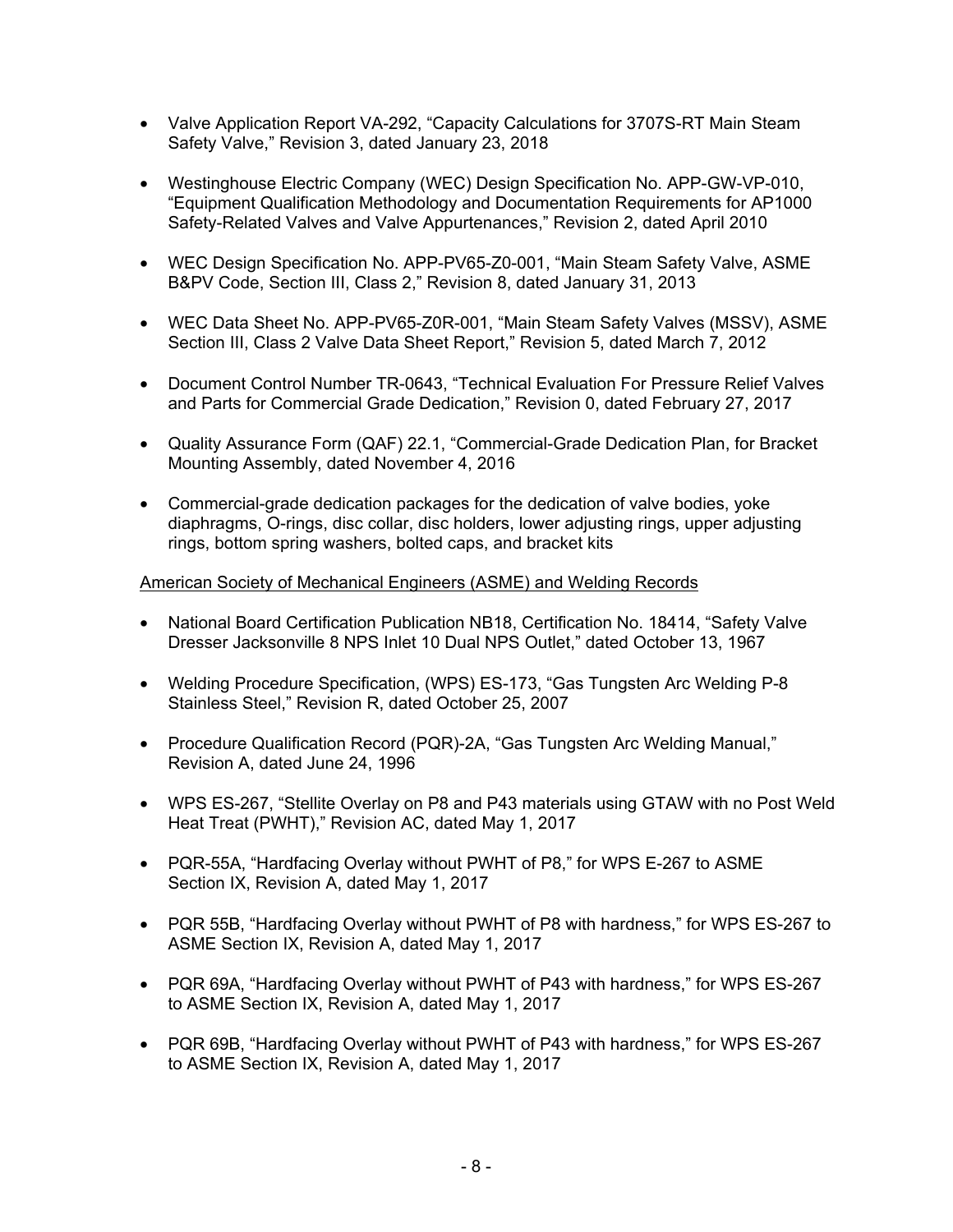## Calibration, Heat Treatment, Non-Destructive Examination (NDE), Inspection and Test Records

- Test Procedure No. PTCTC-G/2015/en/0082, "Test Procedure for the Qualification Test According to ASME QME-1-2007 for a 8" Class 1500 Spring Loaded Safety Valve," Revision A, dated October 8, 2015
- Test Report No. PTCTC-G/2015/en/0111, "Test Report on the Qualification Tests for a GE Oil & Gas Main Steam Safety Valve Performed at the Large Valve Test Facility GAP," Revision A, dated March 4, 2016
- Assembly Instruction No. AS025\_OS712, "Assembly of 3707S Series Safety Valves," Revision A, March 1, 2017.
- Cleaning Instruction No. CL012-OS712, "Nuclear Cleaning Procedure for AP1000 MSSV PV65," Revision A, dated July 19, 2016
- Consolidated Lubricating Instruction No. LU004\_OS712, "Standard Lubricant for Westinghouse AP1000 Project," Revision 1, dated October 31, 2011
- Controlled Administrative Procedure No. CAP-010, "Masoneilan Software Quality Assurance," dated July 2, 1999
- Engineering Guidelines No. 490 OS712, "Final Inspection of Nuclear Products for WEC AP1000 Project," Revision 3, dated January 21, 2014
- Hydrostatic Testing Instruction No. 017 OS712, "Hydrostatic Shell Testing of Nuclear Pressure Relied Valve Parts for WEC AP1000 Project," Revision 4, dated January 21, 2014
- Inspection Plan No.3707S, "Inspection Plan NR-3707A for 3700 Series Safety Valves," dated August 10, 2017
- Nuclear Order Control Instruction No. OS712, Revision C, dated June 28, 2016
- Performance Testing Instruction No. PT018 OS712, "Functional Testing of PV65 MSSV's for AP1000," dated Revision C, November 30, 2016
- Performance Testing Instruction No. PT149, "SRV/SV Static Seismic Test Procedure," Revision 2, dated March 17, 2010
- Protective Coating Instruction No. PC092 OS712, "Protective Coatings for AP1000 MSSV PV65," dated September 21, 2016
- Test Procedure No. NUP.0268, "Static Seismic Side Load Test Procedure for Nuclear Control Valves," Revision 3, dated January 17, 2003
- Functional Qualification Report QR16-01, "QME-1 Testing Functional Qualification Report QR16-01 AP1000 PV65 3707S Main Steam Safety Valve for Westinghouse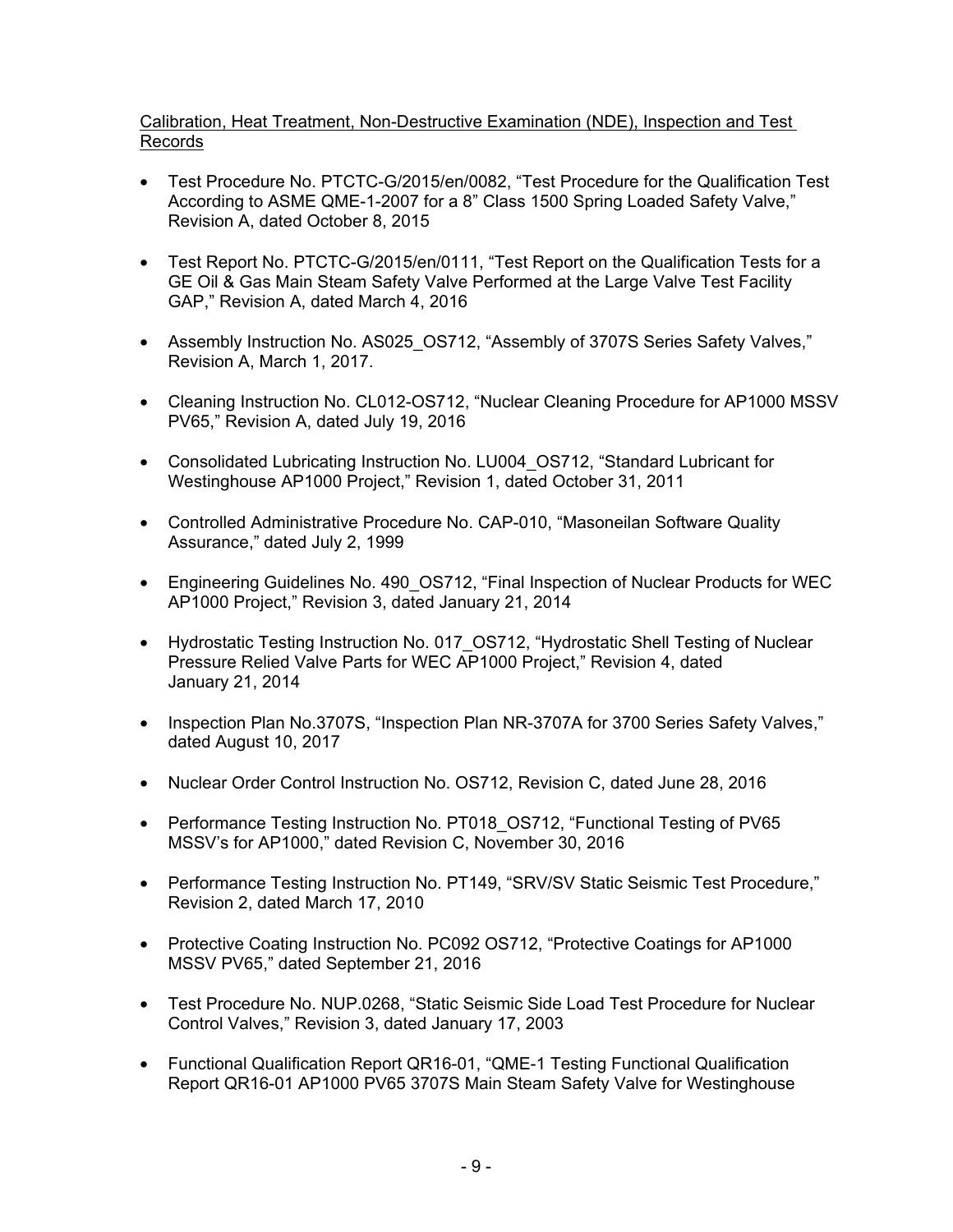Electric Company, LLC, V.C. Summer, Vogtle," Revision 2, dated September 13, 2017, and Revision 3, dated January 25, 2018

- QME-1 Application Report QR16-02, "AP1000 PV65 3707S Main Steam Safety Valve for Westinghouse Electric Company, LLC, V.C. Summer & Vogtle," Revision 2, dated September 14, 2017
- Valve Test Report, Component No. JX-16-CN0025, November 28, 2017 Test Report No. TR-SV7-GL2010S, "Safety-Related Class Outside Containment High Energy Line Break (HELB) Qualification Report for model SV7," Revision 4, dated February 16, 2016.
- General Electric Hitachi Nuclear Energy, "GEH Proposal for ANSYS Technical Services for Valve Applications," dated March 28, 2016
- Digital Pressure Gage No. 211H16180038, calibrated October 3, 2017, due April 3, 2018
- Hydrostatic Test Report Valve 3707SA-RT, Production Order No. 20901862, dated June 30, 2017
- Certificate of Calibration No. A2519068 for a digital thickness ultrasonic gage, dated June 20, 2017
- Certificate of Calibration No. A2427214 for a go-no go thread plug, dated March 10, 2017
- Certificate of Calibration No. A2691971 for a pressure gauge, dated December 21, 2017
- Certificate of Calibration No. A2686672 for a bimetal thermometer, dated December 15, 2017
- Certificate of Calibration No.A2530581 for a hardness tester, dated July 5, 2017
- Certificate of Calibration No. A2680079 for a digital caliper, dated December 8, 2017
- Certificate of Calibration No. A2406607 for a thread ring, dated February 17, 2017
- Certificate of Calibration No. A2488616 for a go-no go set plug, dated May 17, 2017
- Certificate of Calibration No. A2553763 for a digital caliper, dated July 28, 2017
- Certificate of Calibration No. A2706643 for a digital caliper, dated January 10, 2018
- Certificate of Calibration No. A2434857 for a gage block set, dated March 21, 2017
- Certificate of Calibration No. A2394253 for a gage block, dated February 2, 2017
- Certificate of Calibration No. A2391669 for a gage block, dated February 3, 2017
- Certificate of Calibration No. A2418475 for an analog pressure gage, dated March 2, 2017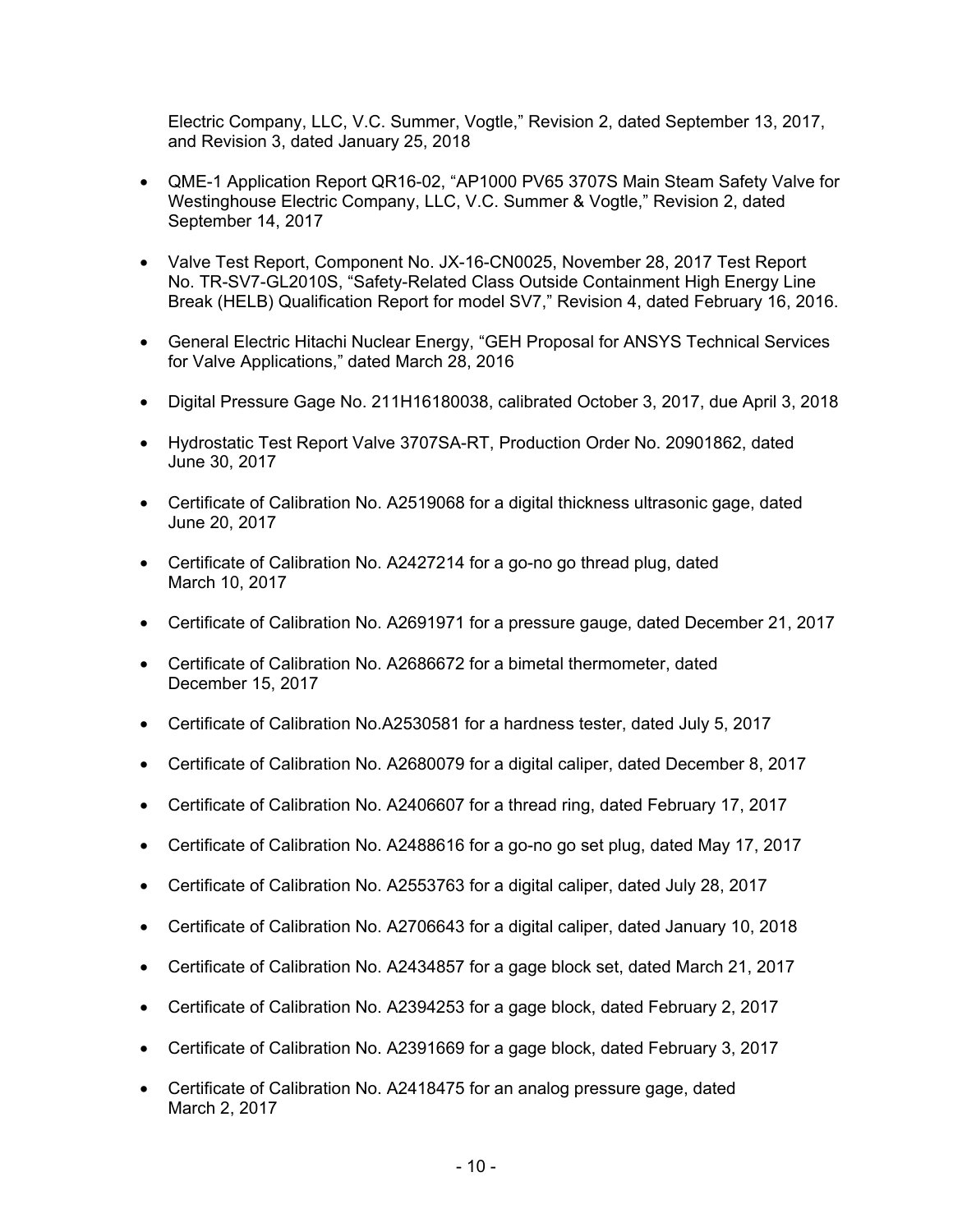- Certificate of Calibration No. A2656921 for a torque wrench, dated November 14, 2017
- Certificate of Calibration No. 75-170927142823 for a 36V lithium battery gun, dated September 27, 2017
- Certificate of Calibration No. 75-170927141959 for a 36V lithium battery gun, dated September 27, 2017
- Certificate of Calibration No. 75-170929102313 for a torque wrench, dated September 29, 2017
- Certificate of Calibration No. 75-171002112347 for an air gun, dated October 2, 2017
- Certificate of Calibration No. 75-171000122750 for an air gun, dated October 9, 2017
- Certificate of Calibration No. 25855 for a weld heat treater, dated March 7, 2017
- Certificate of Calibration No. 224326/A160129 for the heat treat oven, dated January 9, 2018
- Receipt Inspection/Verification of calibration equipment for PO No. 9000011860, dated September 21, 2017
- Receipt Inspection/Verification of calibration equipment for PO No. 9000011984, dated December 22, 2017
- Receipt Inspection/Verification of calibration equipment for PO No. 5050885967, dated April 25, 2017
- Receipt Inspection/Verification of calibration equipment for PO No. 9000011984, dated December 22, 2017
- Dimensional Inspection Report for one piece of nuclear bar, dated January 26, 2018
- Heat Treat Report for 12 Nozzles, dated August 9, 2016
- Liquid Penetrant (LP) Report for one machined surface of a valve body, January 23, 2018
- LP Report for a machined surface of inlet flange face and radius of a base inlet face, dated April 20, 2017
- LP Report for a nozzle, dated February 3, 2017
- LP Report for a surface disc, dated January 27, 2017
- Magnetic Particle (MP) Report for 12 pieces of top and bottom spring washers, dated May 15, 2017
- MP Report for 12 pieces of nut heavy hex, dated March 28, 2017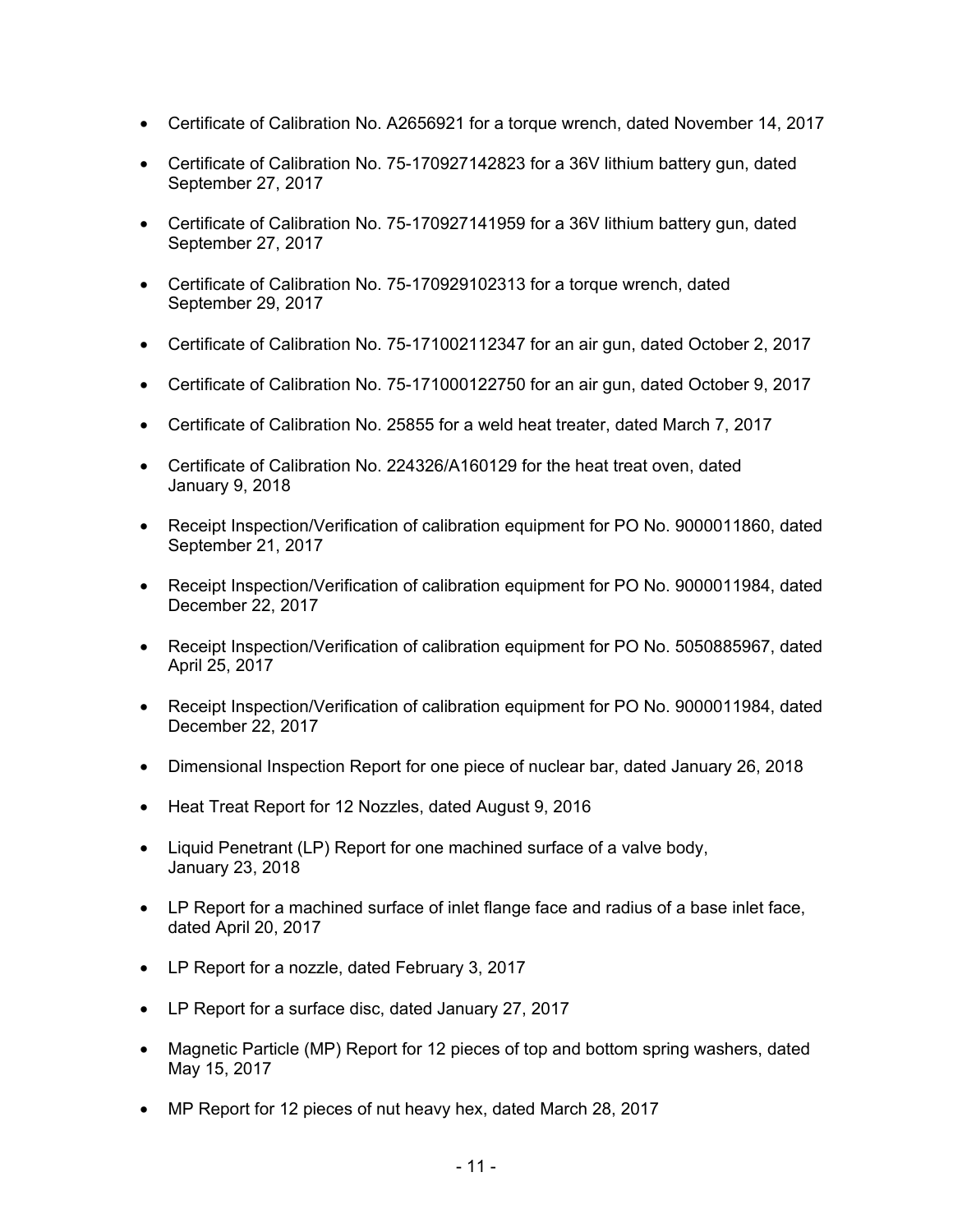- MP Report for 28 pieces of nut heavy hex, dated April 13, 2017
- MP Report for 30 studs, dated March 17, 2017

## Purchase Orders, Audit Reports, and Commercial-Grade Dedication

- Dresser's Nuclear Internal Audits for 2016 and 2017
- Purchase Order (PO) No. 5051006946 for a carbon steel base casting, dated November 14, 2017
- PO No. 1010131769 for computer code technical services, Revision 2, dated April 29, 2016
- PO No. 5050969908 for a steel bottom flange casting, dated September 5, 2017
- PO No. 5050897728 for heat treating services, dated April 6, 2017
- PO No. 5051024413 for a lapped flange, dated December 18, 2017
- PO No. 5051033958 for springs, dated January 9, 2018
- PO No. 5051036298 for gaskets, dated January 12, 2018
- PO No. 5051031381 for machining services, dated January 4, 2018
- PO No. 5050996180 for springs, dated October 23, 2017
- PO No. 5051039529 for plating services, dated January 18, 2018
- PO No. 5050956170 for weld material. Dated August 4, 2017
- PO No. 5051038464 for machining services, dated January 17, 2018
- PO No. 5051023407 for forgings, December 14, 2017
- PO No. 5051039441 for diaphragms, dated January 18, 2018
- PO No. 5051005003 for bellows, dated November 9, 2017
- PO No. 5051035540 for springs, dated January 11, 2018
- PO No. 5051024426 for calibration services, dated December 18, 2017
- PO No. 5051024427 for calibration services, dated December 18, 2017
- PO No. 5051025099 for calibration services, dated December 19, 2017
- PO No. 5051036931 for non-destructive examination services, dated January 15, 2018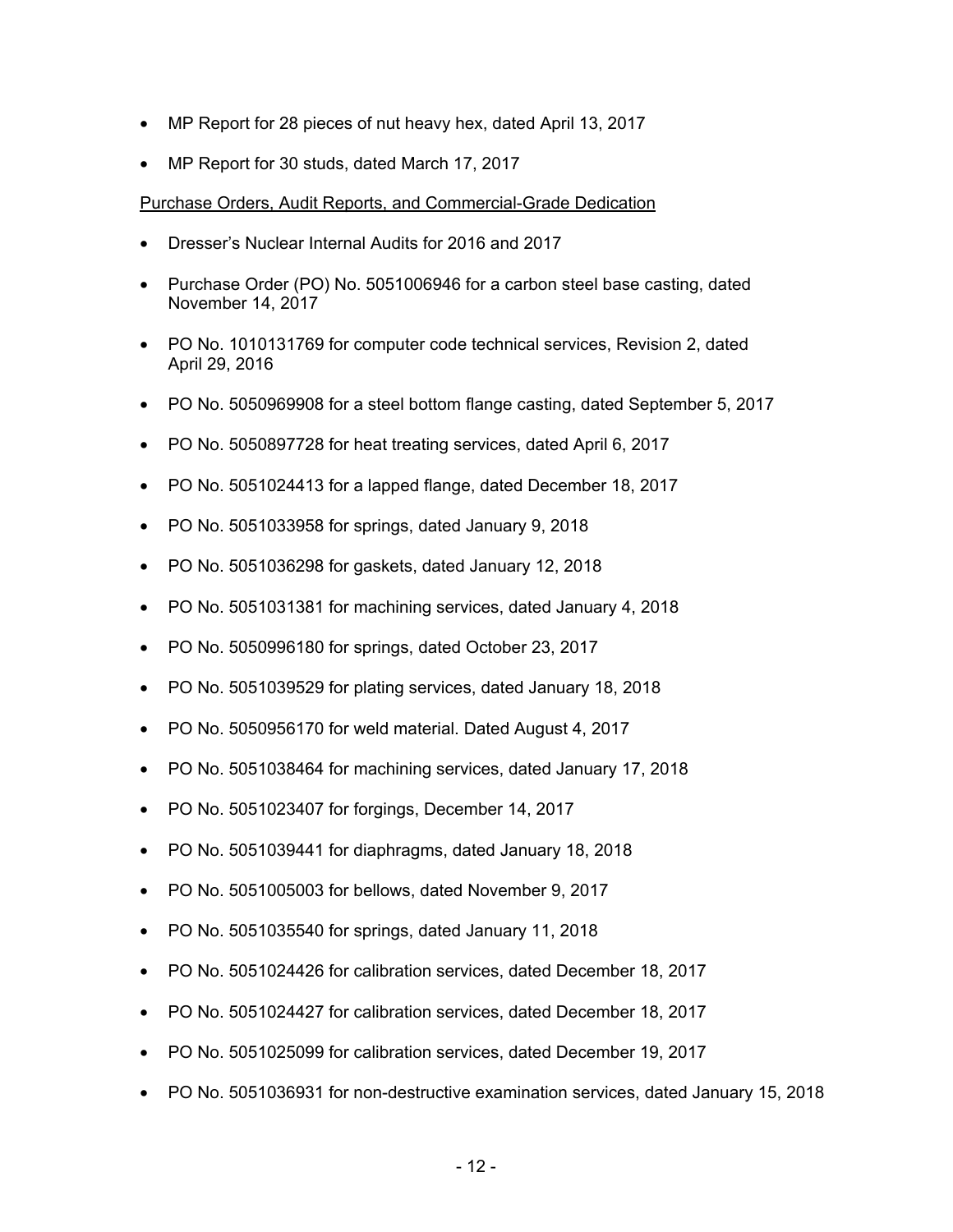- PO No. 5051026704 for bellows, dated December 21, 2017
- PO No. 9000011860 for calibration services, dated July 10, 2017
- PO No. 5050991444 for quad rings, Revision 14, dated December 5, 2017
- PO No. 5051040949 for diaphragms, Revision 2, dated January 23, 2018
- Audit report and checklist for a supplier of castings, dated July 17, 2017
- Audit report and checklist for a supplier of castings, dated April 10, 2017
- Audit report and checklist for a supplier of heat treating services, dated April 23, 2015
- Audit report and checklist for a supplier of heat treating services, dated August 21, 2017
- Audit report and checklist for a supplier of forgings, dated October 16, 2017
- Audit report and checklist for a supplier of castings, dated November 15, 2017
- Audit report and checklist for a supplier of springs, dated February 7, 2017
- Audit report and checklist for a supplier of gaskets and seals, dated May 22, 2017
- Audit report and checklist for a supplier of machining services, dated August 18, 2016
- Audit report and checklist for a supplier of springs, dated April 29, 2015
- Audit report and checklist for a supplier of plating services, dated November 10, 2015
- Audit report and checklist for a supplier of weld material, dated January 26, 2016
- Audit report and checklist for a supplier of machining services, dated November 2, 2017
- Audit report and checklist for a supplier of machining services, dated April 1, 2014
- Audit report and checklist for a supplier of forgings, dated June 23, 2017
- Audit report and checklist for a supplier of diaphragms, dated November 8, 2016
- Audit report and checklist for a supplier of springs, dated July 5, 2017
- Audit report and checklist for a supplier of castings, dated September 1, 2015
- Audit report and checklist for a supplier of non-destructive examination (NDE) services, dated January 27, 2017
- Audit report and checklist for a supplier of NDE material, dated July 17, 2013